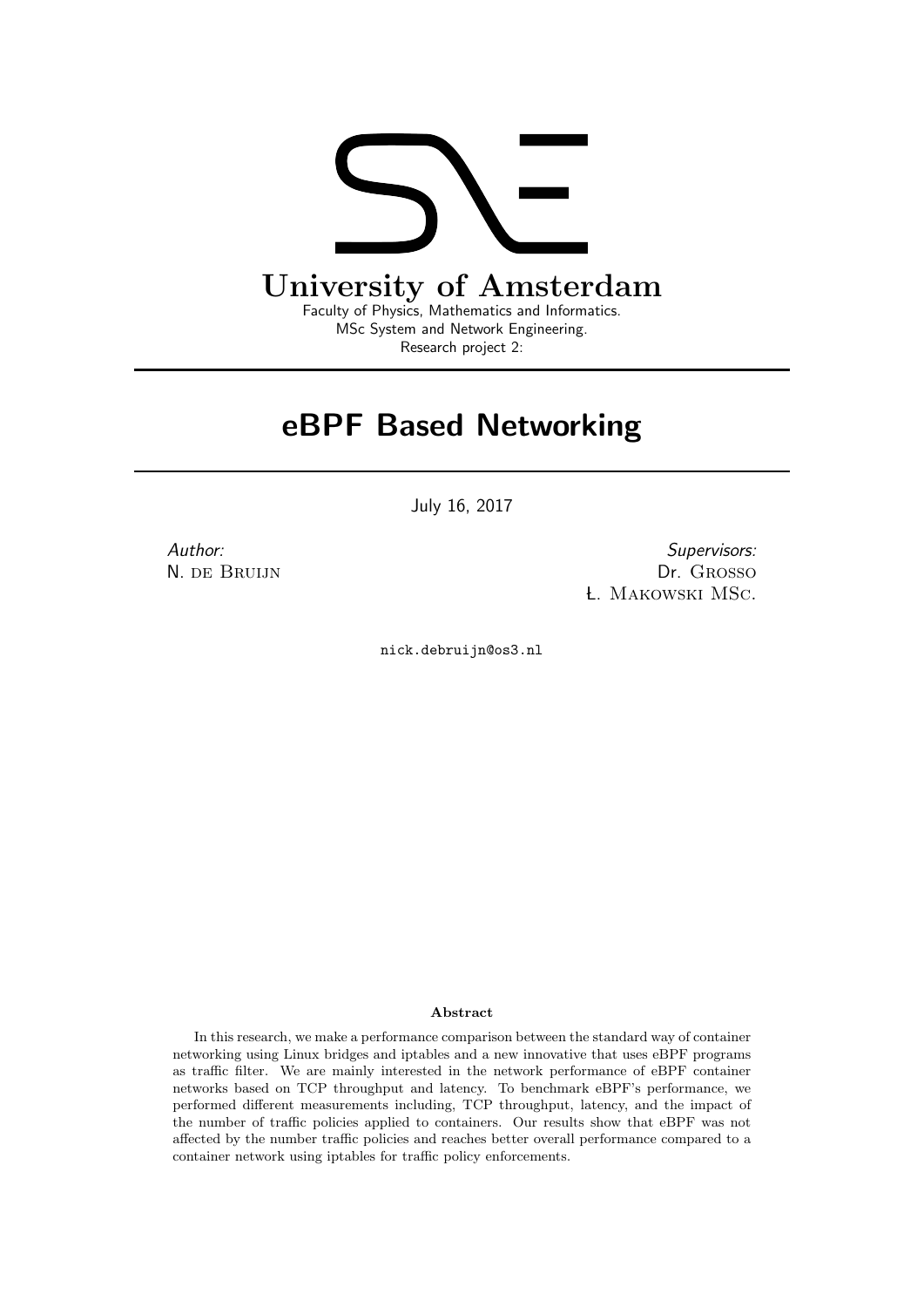# **Contents**

| 1                       | Introduction                                                                                                                                                                                                                                                                                                                                                                                                                                    | 3              |  |  |  |  |  |
|-------------------------|-------------------------------------------------------------------------------------------------------------------------------------------------------------------------------------------------------------------------------------------------------------------------------------------------------------------------------------------------------------------------------------------------------------------------------------------------|----------------|--|--|--|--|--|
|                         | 1.1                                                                                                                                                                                                                                                                                                                                                                                                                                             | $\overline{4}$ |  |  |  |  |  |
|                         | 1.2<br>Report outline $\ldots \ldots \ldots \ldots \ldots \ldots \ldots \ldots \ldots \ldots \ldots \ldots \ldots$                                                                                                                                                                                                                                                                                                                              | $\overline{4}$ |  |  |  |  |  |
| $\bf{2}$                | Related work<br>5                                                                                                                                                                                                                                                                                                                                                                                                                               |                |  |  |  |  |  |
| 3                       | Container networking background                                                                                                                                                                                                                                                                                                                                                                                                                 | 6              |  |  |  |  |  |
|                         | 3.1                                                                                                                                                                                                                                                                                                                                                                                                                                             | $6\,$          |  |  |  |  |  |
|                         | 3.1.1                                                                                                                                                                                                                                                                                                                                                                                                                                           | $\,6\,$        |  |  |  |  |  |
|                         | 3.1.2                                                                                                                                                                                                                                                                                                                                                                                                                                           | $\overline{7}$ |  |  |  |  |  |
|                         | Types of communication $\ldots \ldots \ldots \ldots \ldots \ldots \ldots \ldots \ldots \ldots \ldots \ldots$<br>3.2                                                                                                                                                                                                                                                                                                                             | 8              |  |  |  |  |  |
| $\overline{\mathbf{4}}$ | extended Berkeley Packet Filter (eBPF)<br>10                                                                                                                                                                                                                                                                                                                                                                                                    |                |  |  |  |  |  |
|                         | 4.1                                                                                                                                                                                                                                                                                                                                                                                                                                             | 10             |  |  |  |  |  |
|                         | 4.1.1                                                                                                                                                                                                                                                                                                                                                                                                                                           | 10             |  |  |  |  |  |
|                         | 4.1.2                                                                                                                                                                                                                                                                                                                                                                                                                                           | 10             |  |  |  |  |  |
|                         | Creating an eBPF program $\dots \dots \dots \dots \dots \dots \dots \dots \dots \dots \dots \dots \dots$<br>4.2                                                                                                                                                                                                                                                                                                                                 | 11             |  |  |  |  |  |
|                         | 4.3                                                                                                                                                                                                                                                                                                                                                                                                                                             | 12             |  |  |  |  |  |
|                         |                                                                                                                                                                                                                                                                                                                                                                                                                                                 |                |  |  |  |  |  |
| 5                       | Traffic policies                                                                                                                                                                                                                                                                                                                                                                                                                                | 13             |  |  |  |  |  |
|                         | 5.1                                                                                                                                                                                                                                                                                                                                                                                                                                             | 13             |  |  |  |  |  |
|                         | 5.1.1                                                                                                                                                                                                                                                                                                                                                                                                                                           | 13             |  |  |  |  |  |
|                         | 5.1.2                                                                                                                                                                                                                                                                                                                                                                                                                                           | 14             |  |  |  |  |  |
|                         | 5.2                                                                                                                                                                                                                                                                                                                                                                                                                                             | 15             |  |  |  |  |  |
|                         | 5.2.1                                                                                                                                                                                                                                                                                                                                                                                                                                           | 15             |  |  |  |  |  |
|                         | 5.2.2                                                                                                                                                                                                                                                                                                                                                                                                                                           | 16             |  |  |  |  |  |
| 6                       | 17<br>Approach                                                                                                                                                                                                                                                                                                                                                                                                                                  |                |  |  |  |  |  |
|                         | Experimental environment $\ldots \ldots \ldots \ldots \ldots \ldots \ldots \ldots \ldots \ldots \ldots \ldots$<br>6.1                                                                                                                                                                                                                                                                                                                           | 17             |  |  |  |  |  |
|                         | 6.2<br><b>Tooling</b>                                                                                                                                                                                                                                                                                                                                                                                                                           | 18             |  |  |  |  |  |
|                         | 6.2.1                                                                                                                                                                                                                                                                                                                                                                                                                                           | 18             |  |  |  |  |  |
|                         | 6.2.2                                                                                                                                                                                                                                                                                                                                                                                                                                           | 18             |  |  |  |  |  |
|                         | 6.2.3                                                                                                                                                                                                                                                                                                                                                                                                                                           | 19             |  |  |  |  |  |
|                         | 6.3                                                                                                                                                                                                                                                                                                                                                                                                                                             | 19             |  |  |  |  |  |
|                         | 6.3.1                                                                                                                                                                                                                                                                                                                                                                                                                                           | 19             |  |  |  |  |  |
| 7                       | Results                                                                                                                                                                                                                                                                                                                                                                                                                                         | 21             |  |  |  |  |  |
|                         | 7.1                                                                                                                                                                                                                                                                                                                                                                                                                                             | 21             |  |  |  |  |  |
|                         | 7.2                                                                                                                                                                                                                                                                                                                                                                                                                                             | 24             |  |  |  |  |  |
|                         | 7.3                                                                                                                                                                                                                                                                                                                                                                                                                                             | 26             |  |  |  |  |  |
|                         | 7.3.1                                                                                                                                                                                                                                                                                                                                                                                                                                           | 26             |  |  |  |  |  |
|                         | $\textbf{Experiment 4 - Kernel tracing} \texttt{.} \texttt{.} \texttt{.} \texttt{.} \texttt{.} \texttt{.} \texttt{.} \texttt{.} \texttt{.} \texttt{.} \texttt{.} \texttt{.} \texttt{.} \texttt{.} \texttt{.} \texttt{.} \texttt{.} \texttt{.} \texttt{.} \texttt{.} \texttt{.} \texttt{.} \texttt{.} \texttt{.} \texttt{.} \texttt{.} \texttt{.} \texttt{.} \texttt{.} \texttt{.} \texttt{.} \texttt{.} \texttt{.} \texttt{.} \texttt{.$<br>7.4 | 27             |  |  |  |  |  |
|                         | 7.4.1                                                                                                                                                                                                                                                                                                                                                                                                                                           | 27             |  |  |  |  |  |
|                         |                                                                                                                                                                                                                                                                                                                                                                                                                                                 |                |  |  |  |  |  |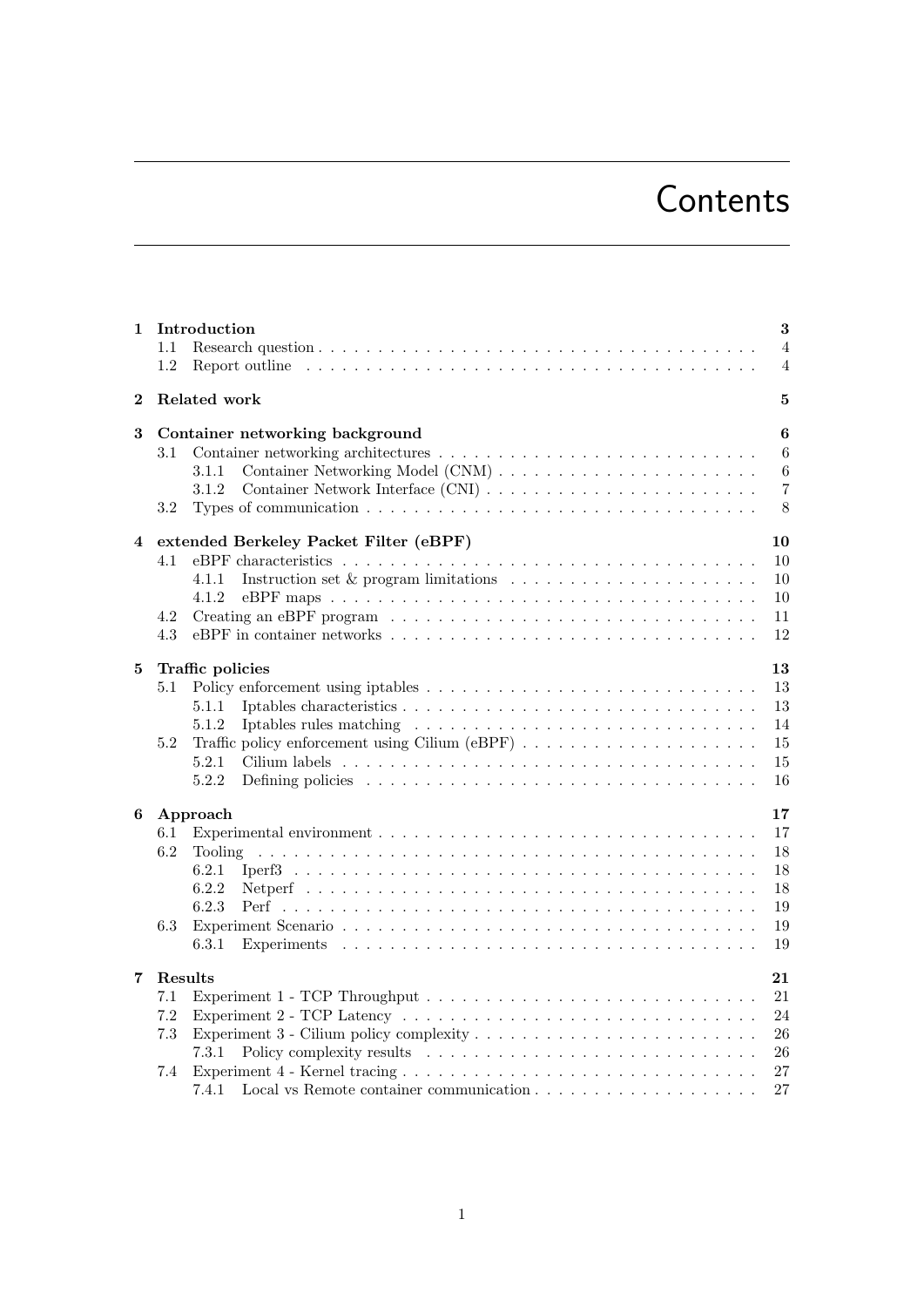| <b>Discussion</b>   |                                         |    |  |  |  |  |  |
|---------------------|-----------------------------------------|----|--|--|--|--|--|
|                     |                                         |    |  |  |  |  |  |
|                     |                                         | 29 |  |  |  |  |  |
|                     |                                         |    |  |  |  |  |  |
| 9                   | Conclusion $\&$ Future work<br>30<br>30 |    |  |  |  |  |  |
| 10 Acknowledgements |                                         |    |  |  |  |  |  |
|                     | Appendices                              |    |  |  |  |  |  |
|                     | A Netnamespace scripts                  |    |  |  |  |  |  |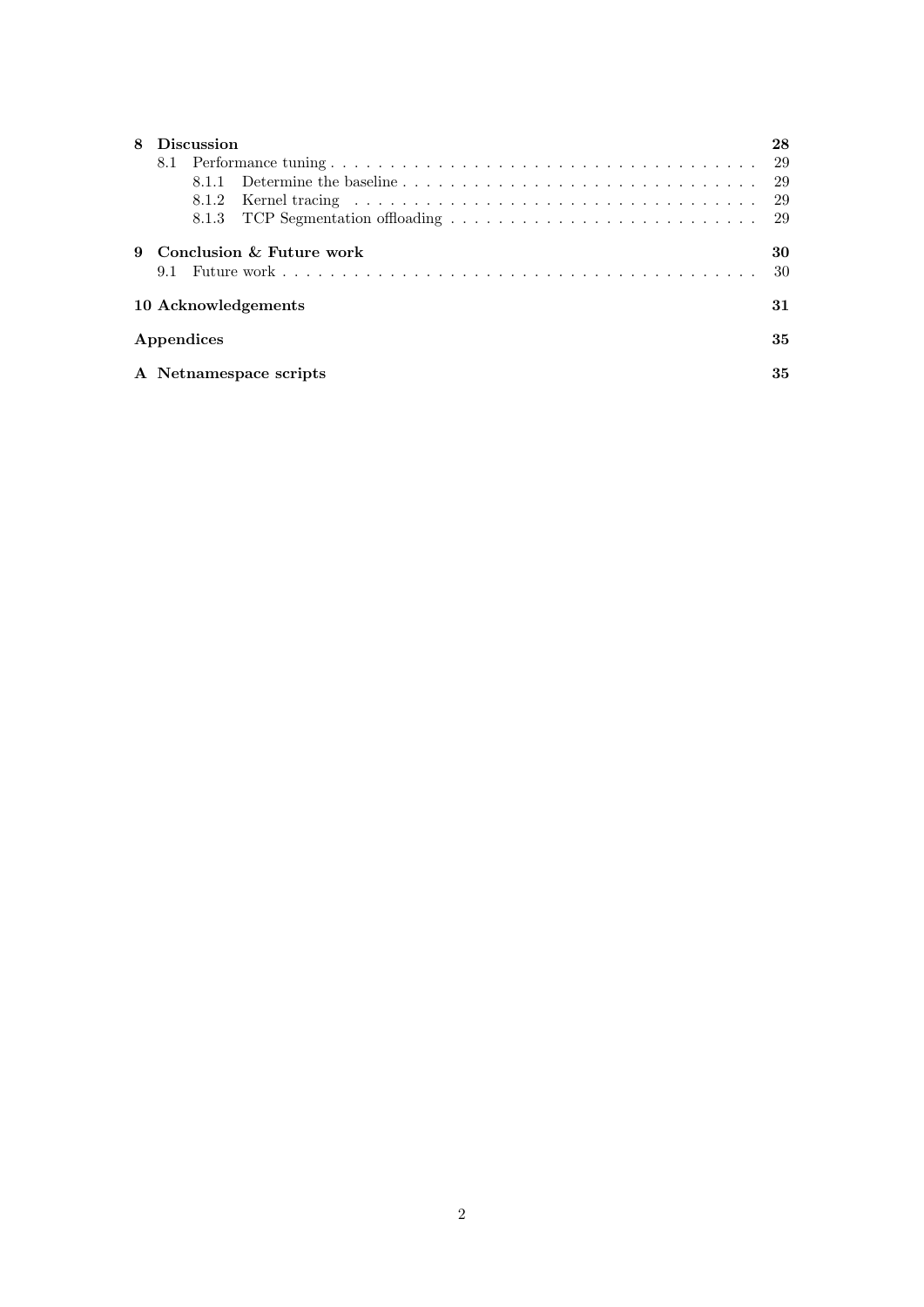## Introduction

<span id="page-3-0"></span>Recently the use of containers increased in popularity, especially in the era of continuous deployment and development where containers are being used to create infrastructures based on microservices. Microservices are applications composed of many smaller loosely coupled services [\[1\]](#page-32-0). By separating large services into smaller services it gets easier to develop, maintain and deploy new services.

To support such infrastructure we need a lightweight approach, which will allow such services to run in a separated manner. Therefore, we see that microservices are usually being placed in so called containers. Containers can be seen as a lightweight equivalent of a virtual machine that only virtualises the processes of a physical machine and shares the underlaying OS [\[2\]](#page-32-1). To provide process isolation, each container runs in its own namespace [\[3\]](#page-32-2) and uses Cgroups [\[4\]](#page-32-3) for resource allocation. To provide a simple and automated way of deploying containers, several management tools have been developed to accomplish this. Examples of such management tools include LinuX Container (LXC) [\[5\]](#page-32-4) and Docker [\[2\]](#page-32-1).

For the interconnection of containers we need a network just like any other system would need. In order to do so different approaches can be taken. However, the traditional way is to connect the virtual interface of the container to a Linux bridge, and the Linux bridge to a physical interface. It is then possible to enforce traffic policies using iptables [\[6,](#page-32-5) [7\]](#page-32-6). Unfortunately, the main concern of this approach is that it relies on iptables which tend to have scalability issues in microservice architectures.

In a continuous deployment environment it is not unlikely that multiple microservices and therefore containers are being deployed or removed multiple times a day. Because containers use IP addresses as filter criteria there is a need to update the traffic policies each time a change happens. This means that in the case of iptables new entries have to be made and old entries should be removed. This could lead to possible scalability issues whenever there are thousands of containers running.

A project called Cilium aims to overcome the scalability problem that arises with iptables by rethinking the way of container networking and traffic policy enforcements. Instead of using IP addresses to enforce security policies, labels are used [\[8\]](#page-32-7). By enforcing traffic policies based on labels it is possible to eliminate the need of iptables. The mechanism used for this is known as extended Berkeley Packet Filter (eBPF) [\[9\]](#page-32-8). eBPF programs run in the Linux kernel and have their own instruction set which allows extending kernel functionality.

Currently, Cilium uses eBPF programs to define a new way of processing packets and enforcing security policies at the traffic control (TC) layer [\[10\]](#page-32-9). This means that forwarding decisions can be made even before the traffic reaches the Linux network stack. It is expected that this early processing of packets and elimination of iptables increases the overall network performance of the container network.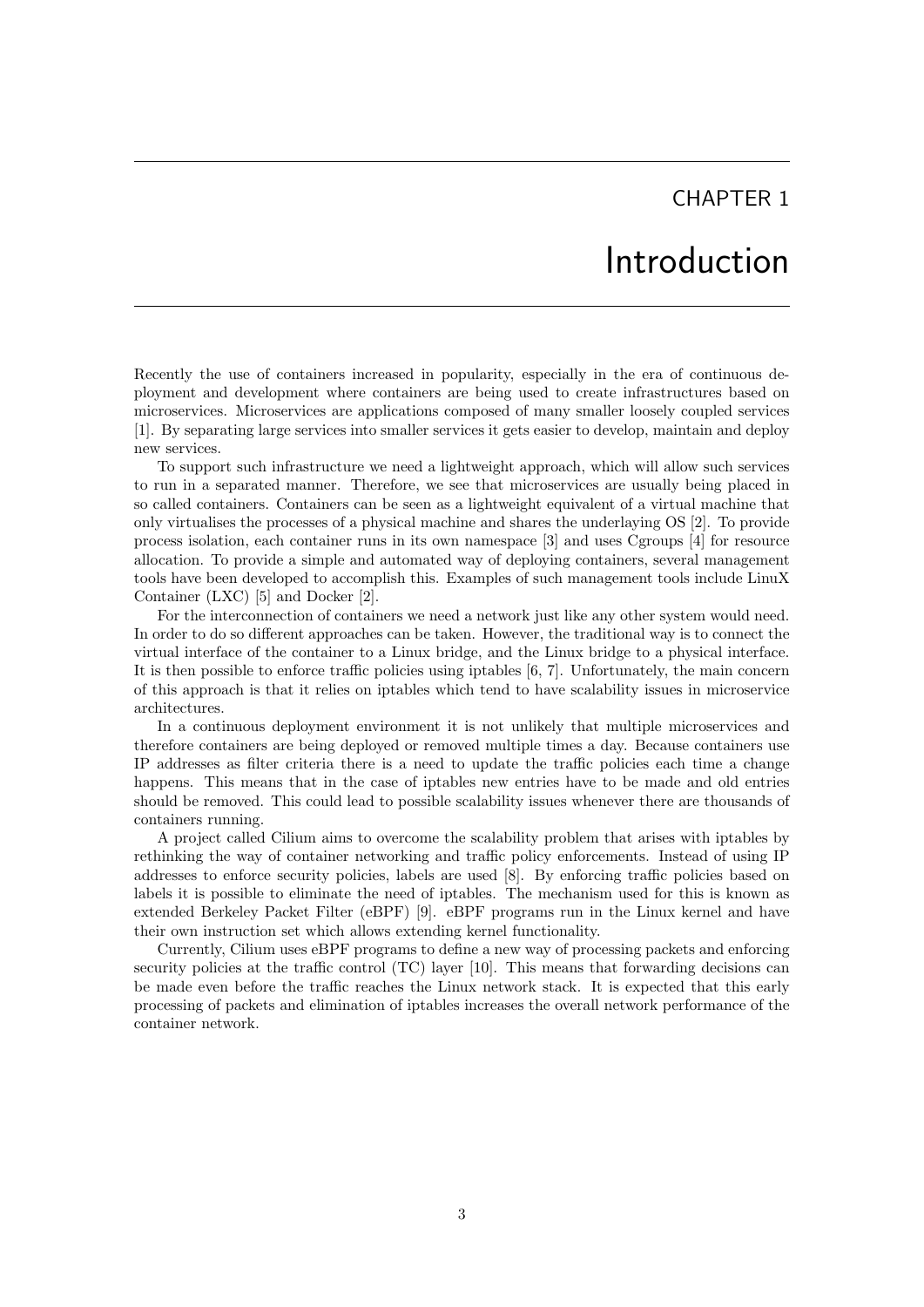## <span id="page-4-0"></span>1.1 Research question

The contribution of this research is to evaluate the usability of Cilium as a packet filtering system in a container infrastructure. To help answering this research question we focus on the performance aspect:

- What throughput and latency we acquire in the case of using Cilium's eBPF program and Linux's iptables as packet filter?
- What effect does the number of iptables rule entries and Cilium policy entries have on the throughput and latency in both cases?
- Is there a turning point in performance when the number of traffic policies defined by Cilium policies or iptables rules increases?
- Does the complexity of Cilium's traffic policy influence the TCP throughput?

## <span id="page-4-1"></span>1.2 Report outline

In Chapter 2 we present the most relevant related work for this research project. Chapter 3 explains background information on container networking. We will introduce eBPF in Chapter 4 and show how eBPF can be used in container networking. In chapter 5 we will discuss traffic policies and show how this can be applied in container networks using iptables and Cilium labels. Our approach will be presented in Chapter 6 and contains information on the conducted experiments. The results of the experiments will be presented in Chapter 7. In chapter 8 we will discuss the results and make assumptions based on the results. Our conclusion is presented in Chapter 9. In Chapter 10 we discuss the open issues and suggest future work.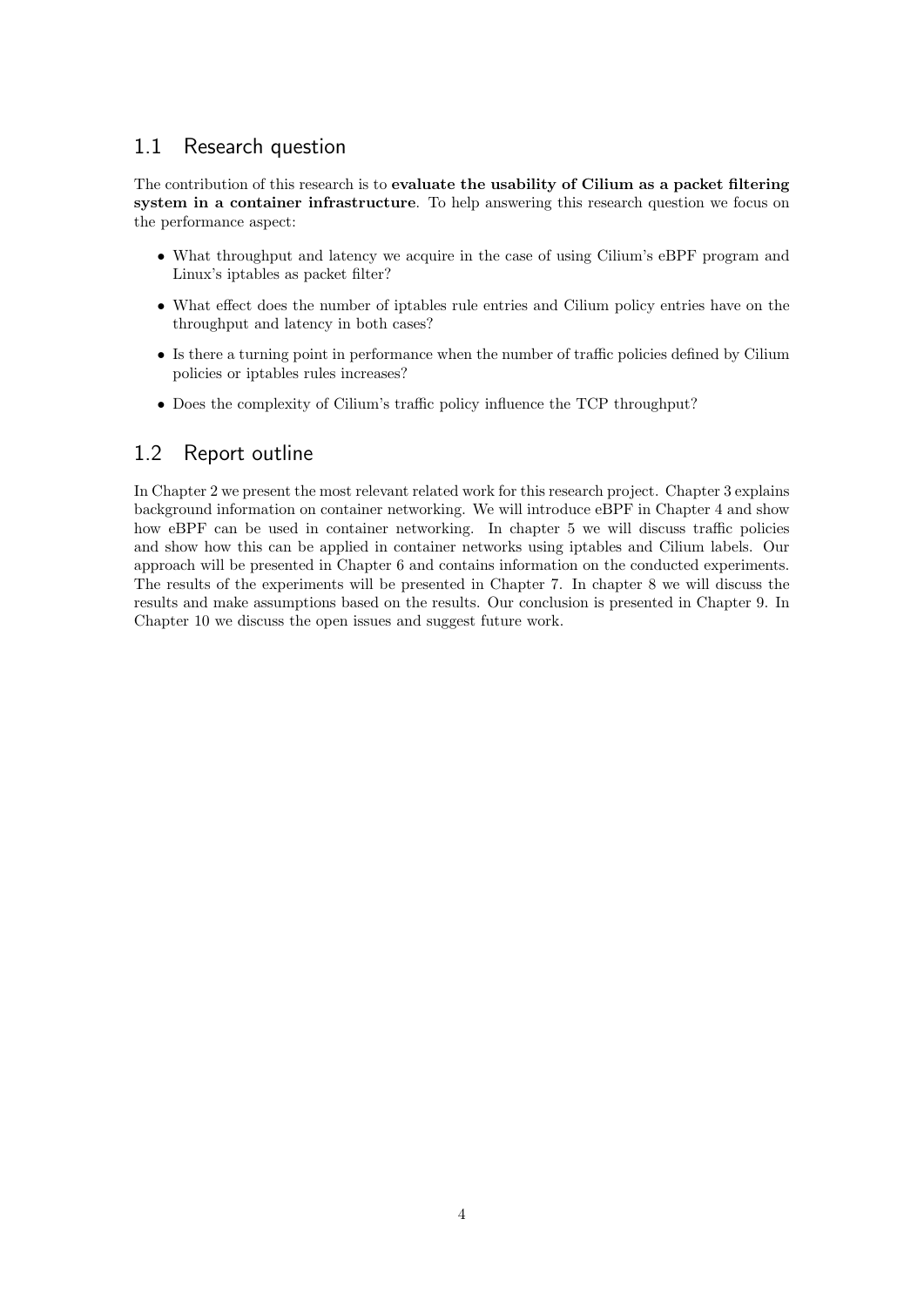## Related work

<span id="page-5-0"></span>There has been a lot of research into evaluating the interest and the usability of container architec-tures over hypervisor based virtualization. In [\[11\]](#page-32-10) R. Morabito, J. Kjällman, and M. Komu make a comparison between two hypervisor based virtualization techniques and two container based virtualization techniques. Another comparison was made in [\[12\]](#page-32-11) by W. Felter, A. Ferreira, R. Rajamony, and J. Rubio making a performance comparison between native, Docker, and KVM. Both researchers conclude that containers reach better performance compared to other virtualization techniques.

There has also been done a large number of research evaluating the interest and the usability of containers for different use-cases. For example, in [\[13\]](#page-32-12) C. Ruiz et al. evaluate the usability of containers in high performance computing and in [\[14\]](#page-32-13), M. Amaral et al. evaluate the usability of containers in microservices architectures based on container performance.

As for traffic policy enforcement, in [\[15\]](#page-32-14) D. Hoffman et al. show the impact of the number iptables rules on the throughput and latency. Furthermore, in [\[16\]](#page-33-0) D. Hartmeier made a performance comparison of different packet filters indicating their effect on the network performance using different numbers of traffic policies.

Although the previously conducted research shows the performance benefits of containers and the impact of packet filters on network performance, no research exists that makes a clear performance comparison between different approaches of traffic policy enforcement in container based networks. Therefore, our contribution is to make a network performance comparison between a standard way of packet filtering using iptables and a new approach using BPF programs in a container network. The interest of doing so is mainly because research such as [\[17\]](#page-33-1) and [\[18\]](#page-33-2) show the performance benefits using BPF programs.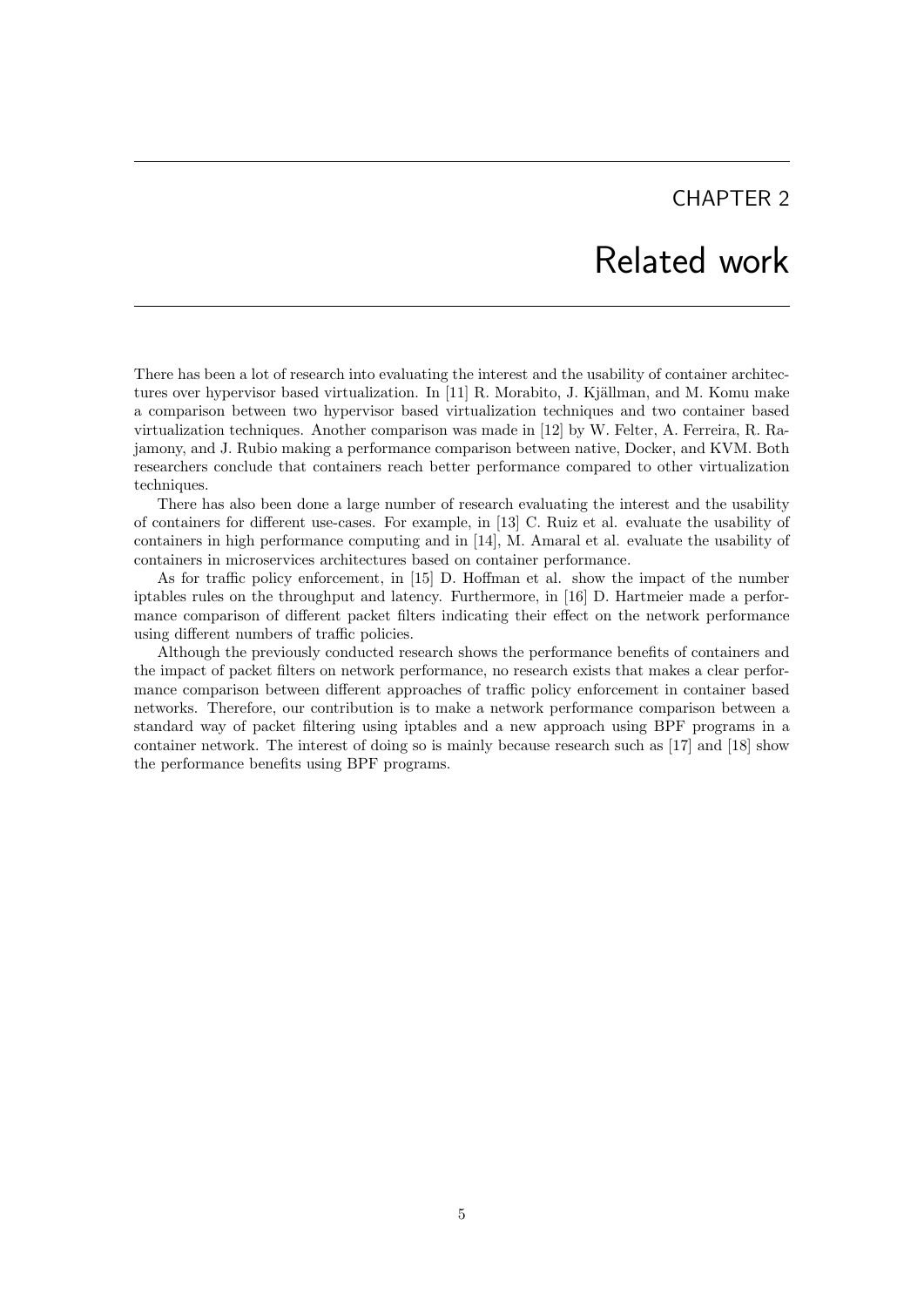## <span id="page-6-0"></span>Container networking background

The goal of this chapter is to provide background information on the fundamental layers of container based networking: container network architecture and type of communication used.

### <span id="page-6-1"></span>3.1 Container networking architectures

At the basis of container networks we find the container network model. Container network models are well-defined plugins or network drivers that manages the network interfaces and is among other things responsible for connecting containers to a network and the assignment of IP addresses. The way containers are being connected to the network is by using a virtual ethernet device (veth) pair. A veth pair can be seen as a virtual wire that connects two virtual interfaces. These plugins or drivers can be seen as an interface or APIs between the container run time and the network plugins [\[19\]](#page-33-3).

Currently, there are two proposed standards for configuring network interfaces for Linux containers. Firstly, Container Networking Model (CNM) [\[20\]](#page-33-4). Secondly, Container Networking Interface (CNI) [\[21\]](#page-33-5). Both models serve the same goal but accomplish this by taking a different approach. Both models are introduced in the next section.

#### <span id="page-6-2"></span>3.1.1 Container Networking Model (CNM)

The Container Networking Model is the standard model used by Docker [\[22\]](#page-33-6). Their implementation of the CNM is known as Libnetwork [\[23\]](#page-33-7). In essence, Libnetwork provides an interface between the Docker daemon and the network drivers.

At the foundation of the CNM we find three components: 1. sandbox; 2. endpoints; 3. the network. Figure [3.1](#page-7-1) illustrates this set.

- Sandbox; refers to the Network Namespace that isolates the container network from the host and other containers running on that host. A sandbox may contain multiple endpoints such that it can connect to multiple networks. Network in the context of the CNM is a network implementation such as Linux bridges and Virtual Lans (VLANs) [\[24\]](#page-33-8).
- Network Namespace includes the network configurations such as the container's interfaces, routing tables, and DNS settings.
- Endpoint; used to connect the sandbox to a network.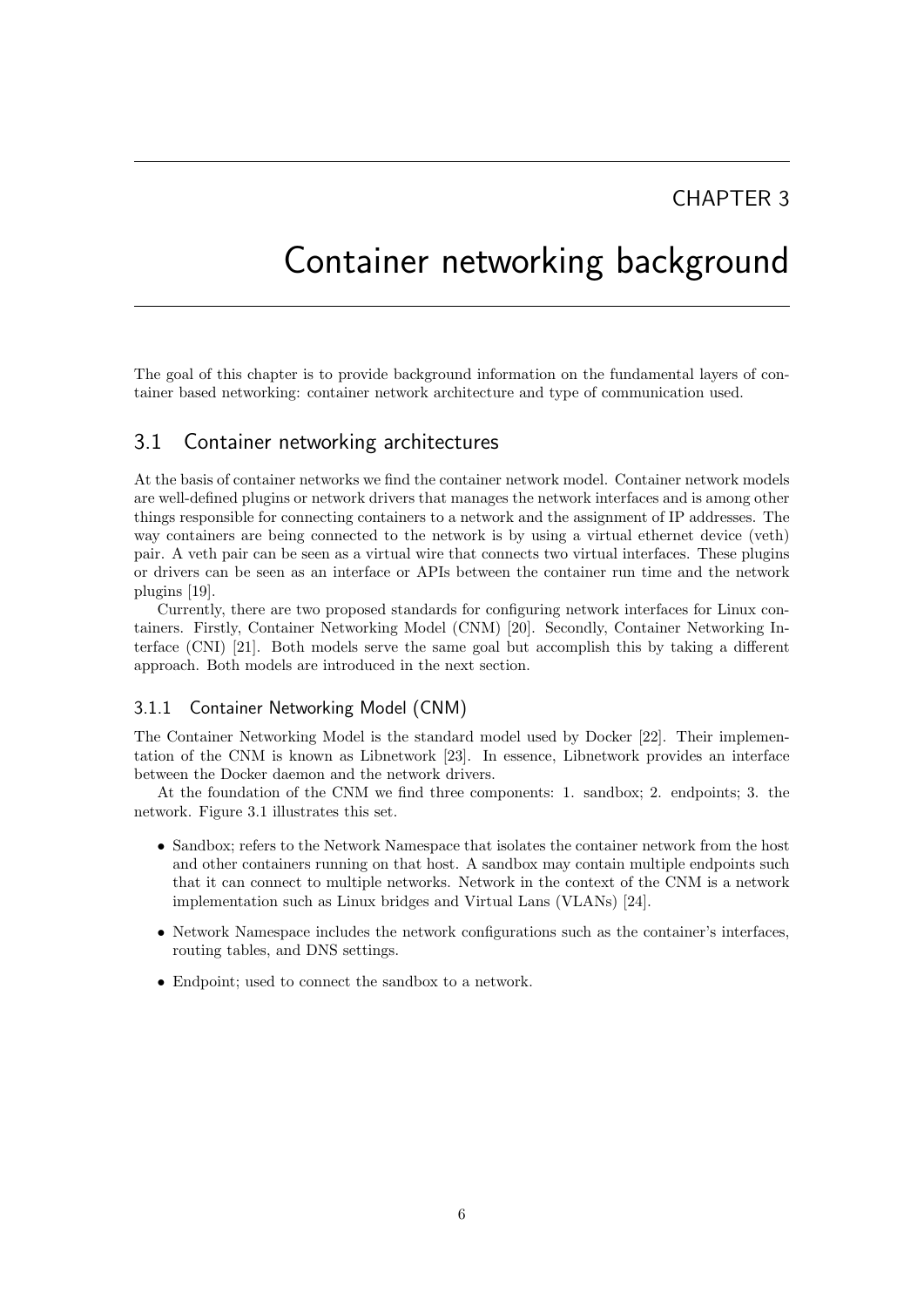<span id="page-7-1"></span>

Figure 3.1: CNM model

#### <span id="page-7-0"></span>3.1.2 Container Network Interface (CNI)

The Container Network Interface (CNI) is a container networking specification proposed by CoreOS that became a Cloud Native Computing Foundation project [\[25\]](#page-33-9). The CNI was developed as a minimal specification to be an interface between the container runtime and network plugins.

Just like in the case of CNM, it is possible for containers to join multiple networks driven by different plugins. What differentiates CNI from CNM is that CNI describes networks in JSON configuration files that instantiate as new namespaces when CNI plugins are invoked. The container runtime is responsible for the allocation of a network namespace for the container and should assign it a container ID, then it uses CNI to pass along a number of configuration parameters to the network driver (plugin). The plugin is responsible for assigning the container to a network and providing it with an IP address. A report of the assigned IP address is sent back to the container runtime using JSON [\[26\]](#page-33-10).

At the foundation of CNI we find the following three main components: 1. CNI Specification; 2. Plugins; 2. a Library. Figure [3.2](#page-7-2) illustrates these components.

- CNI specification; used as API between the container runtime and the network plugins for container network setup.
- Plugins; used to provide network setups (network drivers).
- Library; used to provide a  $Go<sup>1</sup>$  $Go<sup>1</sup>$  $Go<sup>1</sup>$  implementation of the CNI specification that runtimes can use to more easily consume CNI.

<span id="page-7-2"></span>Libraries are being used to write plugins to configure network interface in Linux containers. Because the interface uses JSON schemes, making it straight-forward to create CNI plugins.



Figure 3.2: CNI model

<span id="page-7-3"></span><sup>1</sup>https://github.com/golang/go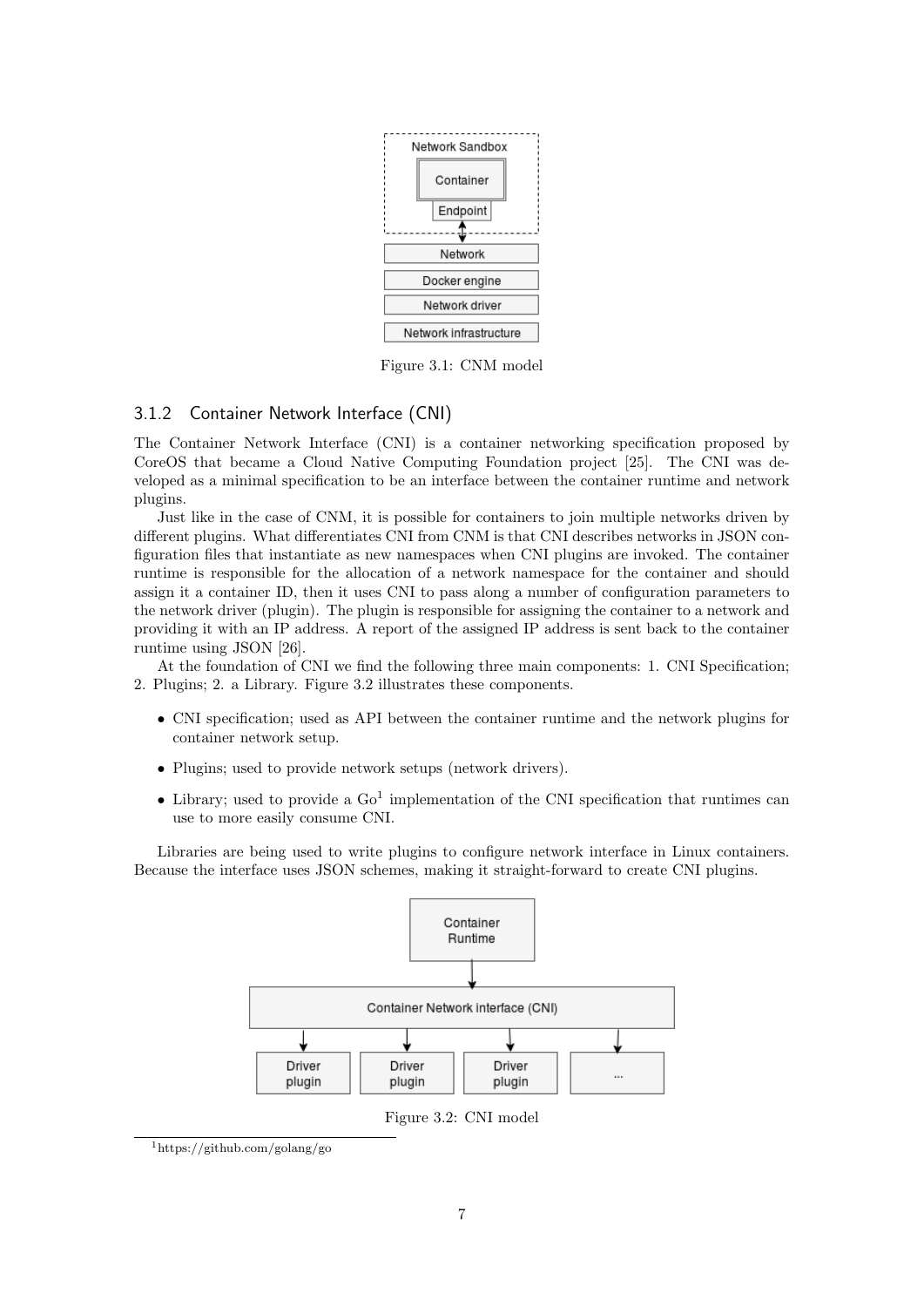### <span id="page-8-0"></span>3.2 Types of communication

In the previous section we discussed the two proposed standards for container networking. The current section covers types of container communication we consider important for this research. Regardless from the type of communication either CNI or CNM can be used.

#### Linux bridge

<span id="page-8-1"></span>The most basic and classic approach is to connect the container to a Linux bridge. The Linux bridge is a virtual Layer 2 device that is being emulated by the Linux kernel. The Linux bridge allows multiple veths to be connected simultaneously creating a single broadcast domain among containers. Figure [3.3](#page-8-1) illustrates this approach.



Figure 3.3: Linux bridge architecture

#### Static routing

The method described above can be extended to allow multi-host communication. This is done by coupling the Linux bridge to a physical interface. If both sides use this setup, a link can be created using a physical connection between the two physical interfaces. Static routes can be applied so that packets originating from containers can be forwarded to the correct interface. In such approach it is recommended to allocate different subnets on both hosts to prevent overlapping IP addresses. Figure: [3.4](#page-8-2) illustrates this method.

<span id="page-8-2"></span>

Figure 3.4: Simple Multi-host communication.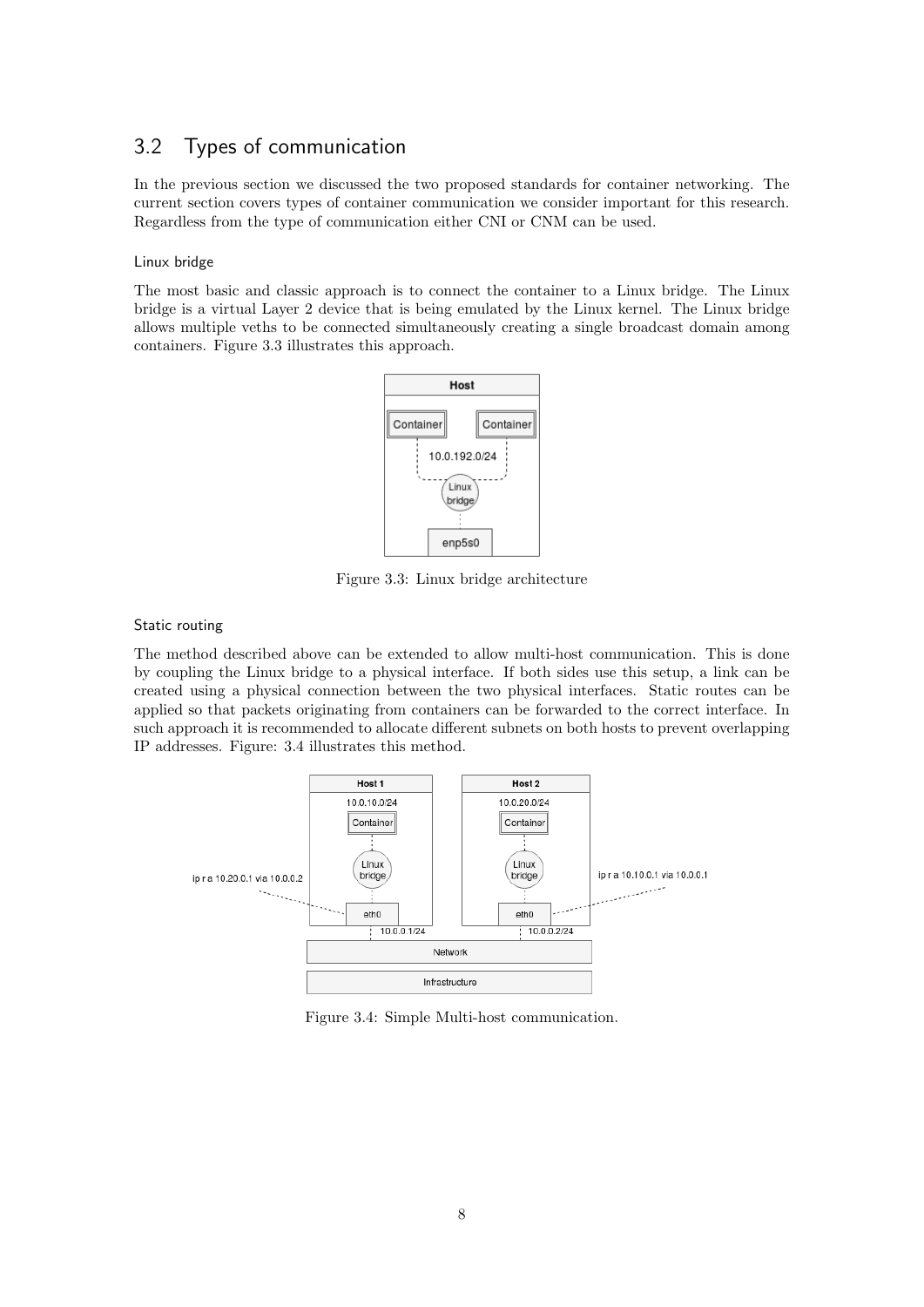#### **Overlay**

Another approach is to use an overlay network. An overlay network is a virtual network that creates a virtual topology on top of the physical topology of the underlying network. Hosts are usually connected through virtual interfaces which correspond to paths in the underlying physical network. A standard that allow tunnels to be build in such virtual topology is known as VXLAN [\[27\]](#page-33-11). The tunnels that VXLAN creates are identified with a VXLAN network identifier (VNI). VXLAN based overlay network allows forwarding Layer 2 segments over a Layer 3 network by encapsulating packets in a VXLAN header. This allows containers residing on different hosts to communicate with each other as if they are local. Figure: [3.5](#page-9-0) illustrates an example of a VXLAN overlay.

<span id="page-9-0"></span>

Figure 3.5: VXLAN communication.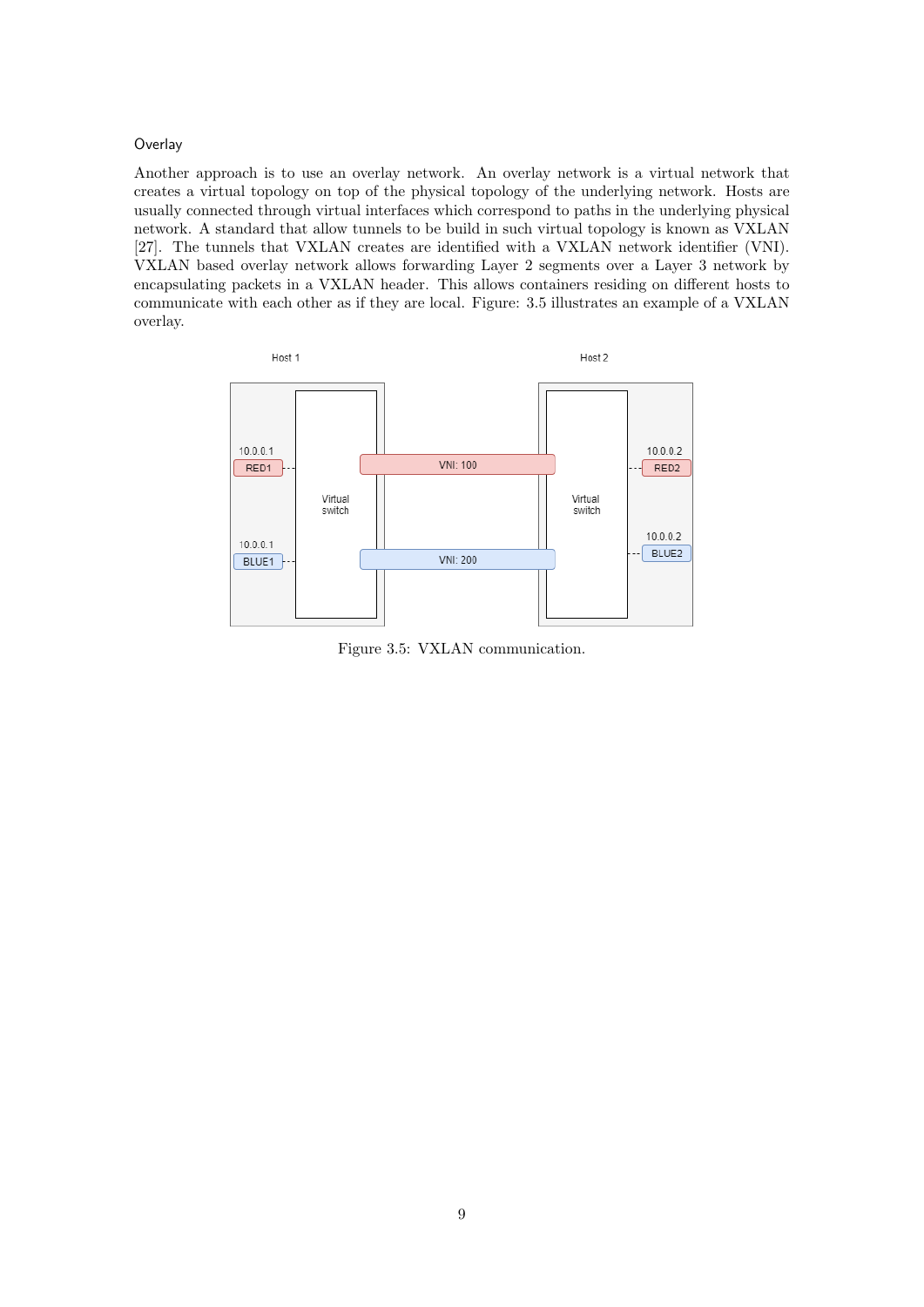# <span id="page-10-0"></span>extended Berkeley Packet Filter (eBPF)

In the previous chapter we discussed the basics of container networks and different approaches to implement container networks. In the current chapter we will focus on a recent technique known as eBPF.

The Berkeley Packet Filter (BPF) was introduced in 1992 as a kernel based virtual machinelike program provide fast interpretation and execution to filter packets using a simple instruction set [\[17\]](#page-33-1). In 1999 BPF has been extended to BPF+ [\[28\]](#page-33-12). This extension introduced new features to BPF including a just-in-time (JIT) assembler to increase performance, and a byte code optimizer and verifier. The result is a general packet filter framework that can be used to inject BPF programs in the Linux kernel to extend its functionality during runtime. The current version, known as extended BPF is available since the release of kernel 3.18. Currently (e)BPF is being used in many fields to create efficient applications and services. Examples of such services include Linux analysis tools [\[29\]](#page-33-13), Network engineering [\[30\]](#page-33-14) and intrusion detection [\[31\]](#page-33-15).

### <span id="page-10-1"></span>4.1 eBPF characteristics

eBPF consists of eleven 64-bit registers, with 32-bit subregisters, a program counter and a 512 byte stack [\[32\]](#page-33-16). These registers are named r0 to r10, where r10 is the only read-only register which contains the frame pointer address to access the eBPF stack space.

#### <span id="page-10-2"></span>4.1.1 Instruction set & program limitations

eBFP uses its own instruction set that currently consists of 87 usable instructions. However, this number increases at every kernel release, extending the functionality of eBPF. The current limit of an eBPF program is 4096 instructions for each program. If there is a need for more instruction, for example for more complex programs, then tail calls can be used. Tail calls allow eBPF programs to jump to other eBPF programs. The current number of allowed tail calls is currently limited to a maximum of 32. The maximum values were defined to guarantee kernel stability.

#### <span id="page-10-3"></span>4.1.2 eBPF maps

In order to keep state among multiple BPF program invocations, eBPF uses key/value stores named Maps. Maps reside in kernel space but can also be accessed through file descriptors from user space, maps can even be arbitrarily shared among other eBPF programs or user space applications. The current limit of maps an eBPF program can access directly is 64.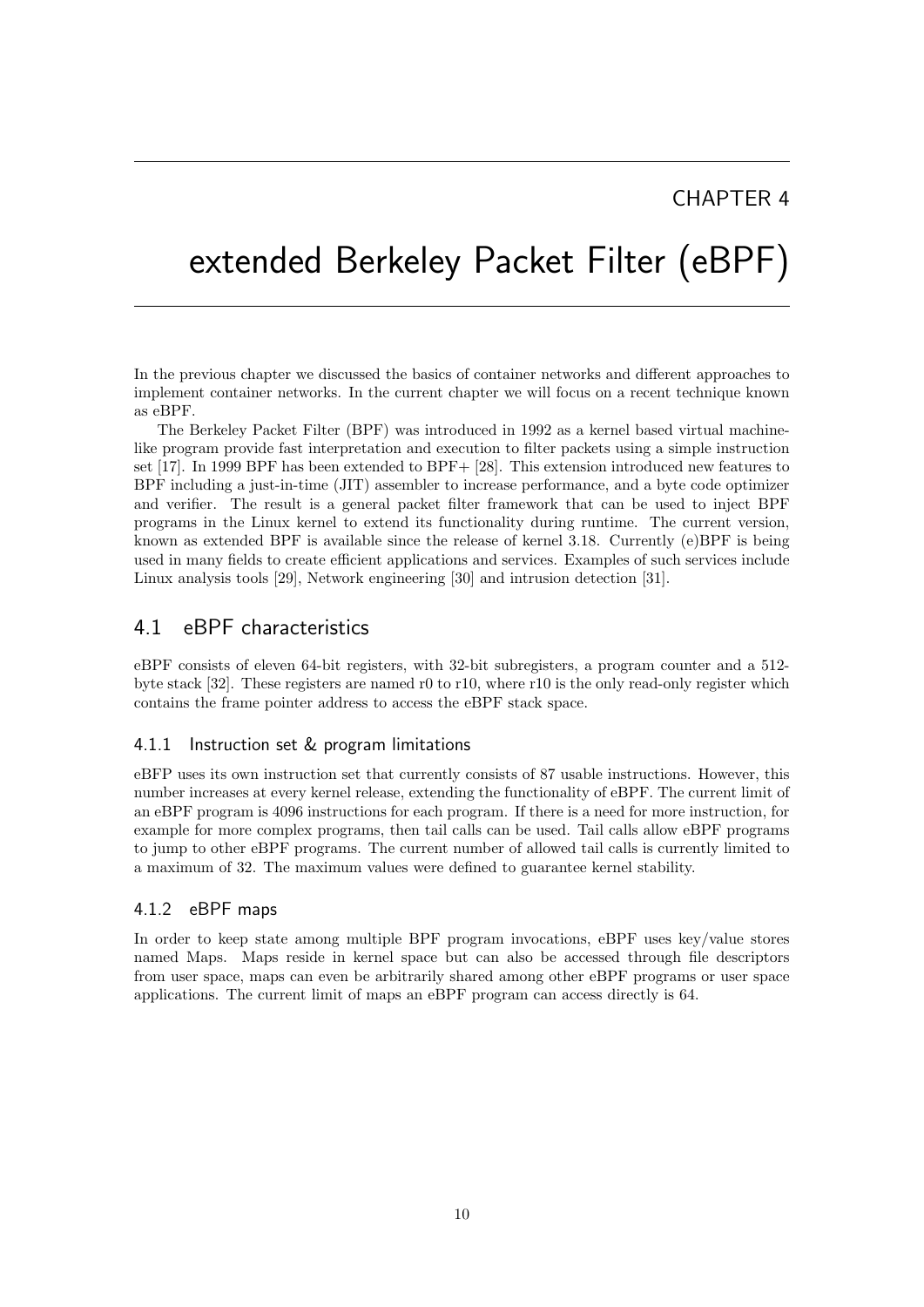## <span id="page-11-0"></span>4.2 Creating an eBPF program

Currently there are two ways of creating eBPF programs. The first way is to write the program directly in byte code and the second way is a more common approach, which is to write the program in source code using a higher-level programming language like C, Go, or P4. The advantage of writing your eBPF program in a standard programming language is that there is no need for exact byte code knowledge. There are tools like LLVM<sup>[1](#page-11-1)</sup> that are capable to compile source code into byte code. LLVM compiles the byte code into an ELF<sup>[2](#page-11-2)</sup> file which can be injected into the Linux kernel.

To inject the bytecode into the kernel, the bpf() syscall is being invoked. However, before the program is loaded into the kernel, the program is being checked by an in-kernel verifier. This verifier guarantees that the program is safe to be executed in the kernel such it does not crash whenever the program is injected. This verifier makes it possible to inject eBPF programs safely in the kernel during run time.

Whenever the verifier successfully checked the byte code and does not find any problem that could lead to kernel crashes then the bytecode is being injected at the desired hook point. Now the eBPF program is loaded in the kernel, it can be used to filter packets on the hook point. Figure [4.1](#page-11-3) illustrates a graphical representation of the above process. Note that in figure [4.1](#page-11-3) the eBPF program is hooked at the traffic control (TC) layer so that filtering can be done even before a packet enters the kernel network stack.

Possible decisions and functionality of eBPF programs hooked to the TC layer include rewriting packet content, extend/trim packet sizes, redirect packets to other netdevices and enforcing traffic policies.

<span id="page-11-3"></span>

Figure 4.1: Overview of BPF kernel injection<sup>[3](#page-11-4)</sup>.

<span id="page-11-1"></span> $1$ https://llvm.org/

<span id="page-11-2"></span><sup>2</sup>http://wiki.osdev.org/ELF

<span id="page-11-4"></span><sup>3</sup>https://cilium.readthedocs.io/en/latest/architecture/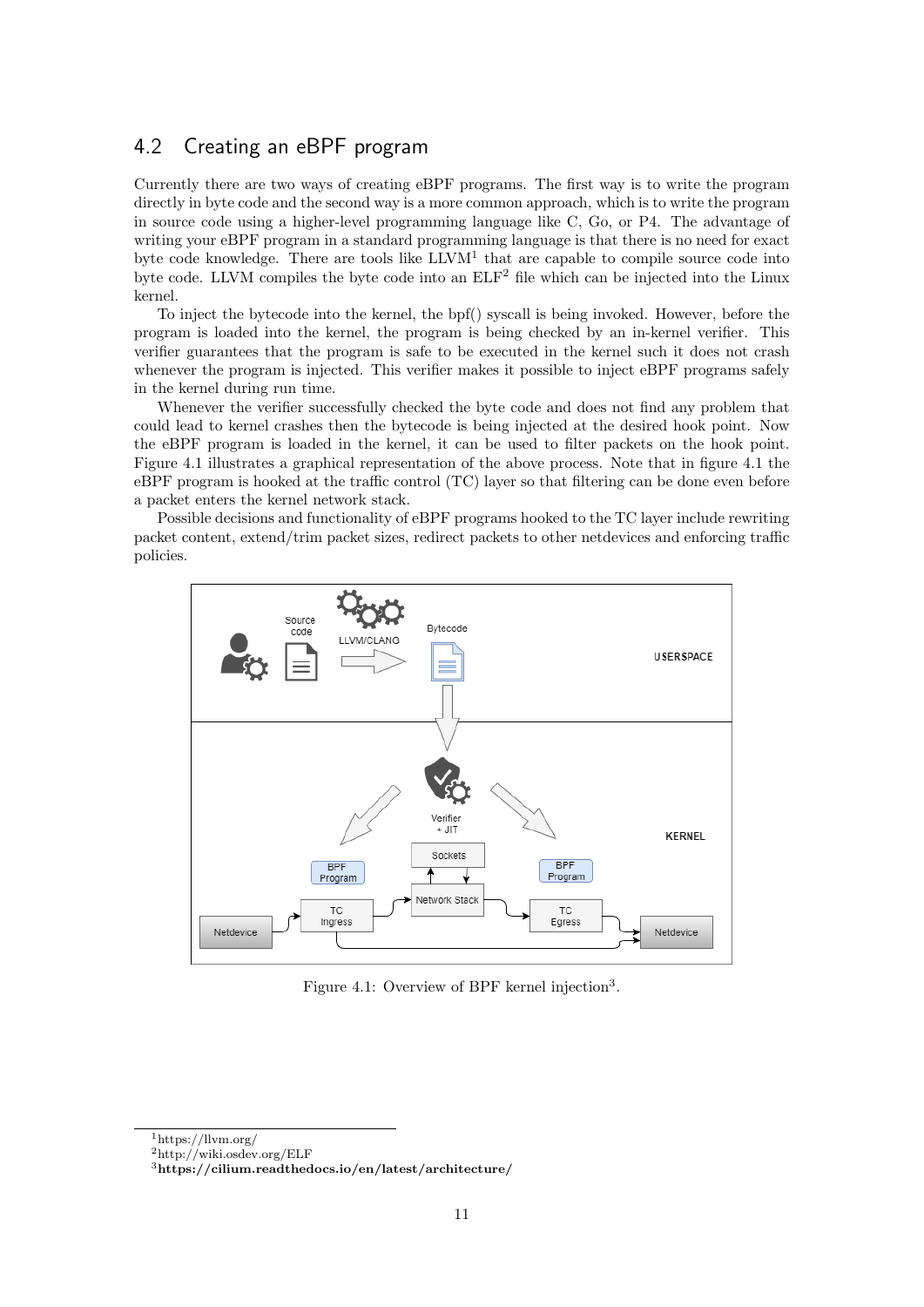### <span id="page-12-0"></span>4.3 eBPF in container networks

eBPF programs can also be used in container networks. In these cases, eBPF programs are injected in the kernel to filter and redirect packets. A project that focuses on creating a container network using eBPF programs is Cilium [\[33\]](#page-33-17). Cilium provide a layer on top of an existing container management system to provides a daemon and network driver which allow containers to use eBPF programs to forward traffic.

Cilium does so by creating an eBFP program at the start of each container and attaches the eBPF program to container's veth, the host veth, and to the TC layer of the data path. The eBPF program can now be used to e.g. parse code, apply policies, forward packets to other eBPF programs or to the TC layer. Furthermore, the Cilium daemon is responsible for compiling, updating, and injecting the eBPF programs. This can be done on the fly, so that the programs can be updated while the container is running.

Because eBPF programs hook into the kernel, it is possible to filter on system call level which is a much lower level than any standard packet filter. In theory, this should mean that forward decisions can be made at an early state. Figure [4.2](#page-12-1) and figure [4.3](#page-12-2) illustrates the differences in how filtering is done using eBPF and iptables.

<span id="page-12-1"></span>

Figure 4.2: Policy filtering using iptables

<span id="page-12-2"></span>In the case of iptables, if a container wants to connect to another container it send a connect() system call to the Linux network stack. The Linux network stack processes the system call and assembles a network packet. This network packet gets forwarded to the veth pair. The host veth is connected to a netdevice where the packet gets filtered. Whenever the container is not allowed to establish this connection then the network packet is dropped. To notify the requesting container, a RST message is send back following the same path.



Figure 4.3: Policy filtering using eBPF.

In the case of eBPF, the connect() system call can be filtered by the eBPF program that is hooked in between the container and the Linux network stack. This means that the system call can serve as input for the filter and policies can be enforced at an early state.

#### eBPF based architecture

<span id="page-12-3"></span>For a container network to work with eBPF, not only should containers have eBPF programs, but every netdevice that takes part in the network should have an eBPF program. By gluing all eBPF programs together we create a microservice like infrastructure that is possible to change at any given moment. Figure [4.4](#page-12-3) illustrates a simple local eBPF based container network.



Figure 4.4: Simple eBPF network.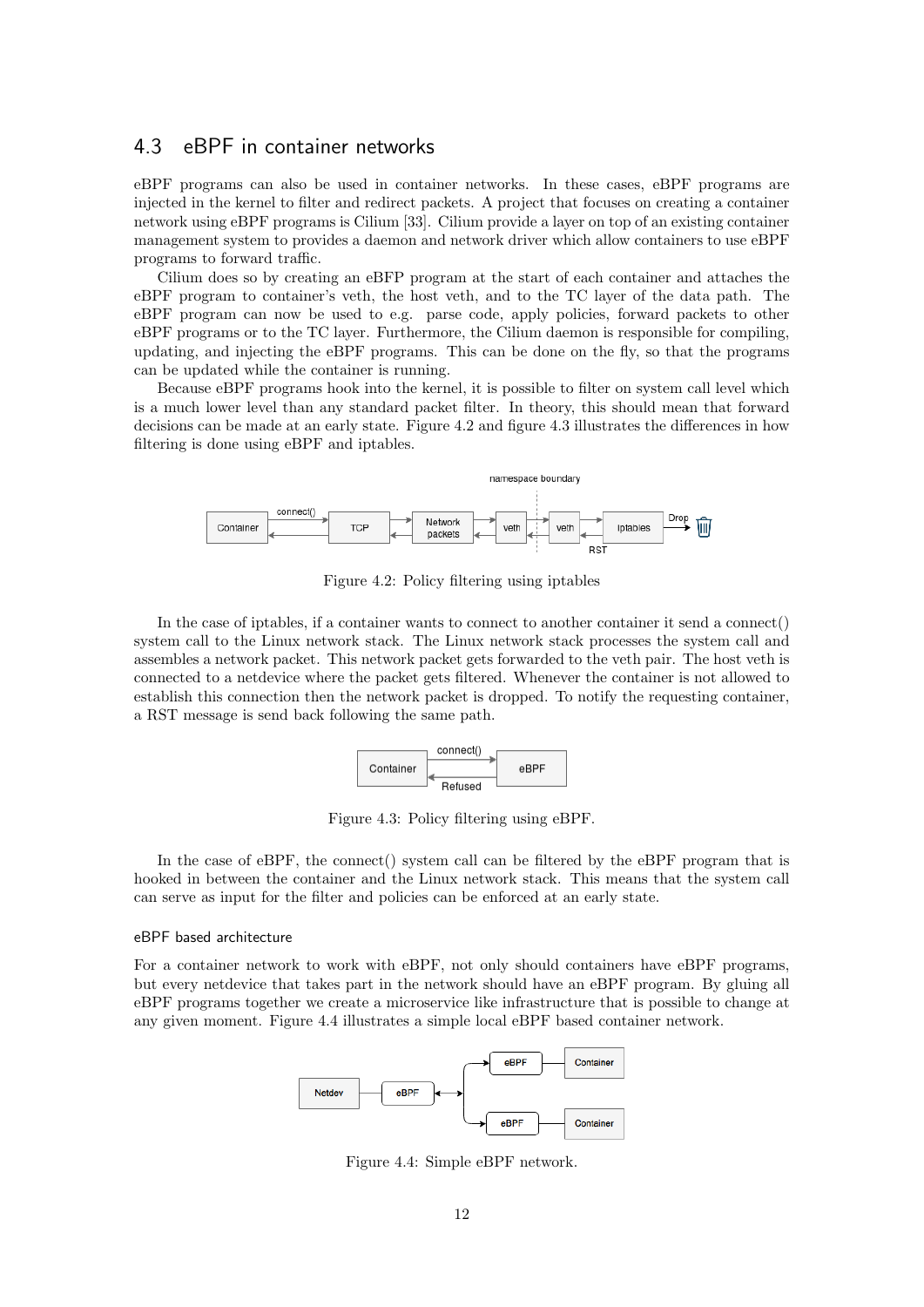## Traffic policies

<span id="page-13-0"></span>For security reasons it is recommended to enforce some kind of traffic policies for your container network so that you can control which service's (containers) are allowed to communicate with each other. This is an important consideration as most containers are deployed with no restriction to any open ports. This means that every container in the same network should be able to communicate with each other. One of the problems that arise here is that whenever one of your containers is breached, this container can be used to access other containers in your network. By setting restrictions on the containers using traffic policies you can significantly reduce the risks and impact in such occasions.

This section will be limited to traffic policy enforcement using iptables for the classic way of networking and Cilium's traffic policies for an eBPF container network.

### <span id="page-13-1"></span>5.1 Policy enforcement using iptables

To enforce traffic policies using iptables we can take two approaches. First, we can define rules directly on a container itself, this means that every container maintains its own list of restrictions. And secondly, place iptables rules on the Linux bridge connecting the containers. This allows having a single place to control and update restrictions. However, the second approach is recommended as the orchestration of the first approach where every single container needs to maintain its own list of iptables rules may lead to scalability issues in large environments.

#### <span id="page-13-2"></span>5.1.1 Iptables characteristics

Iptables uses netfilter as filter mechanism that allows packets to be accepted, dropped, queued, or returned based on its Layer 3 and Layer 4 characteristics. Furthermore, iptables allow you to insert network address translation (NAT) rules allowing containers using private IP addresses to be translated to public routable IP addresses.

The way iptables is organised is by using so called tables where each table has its own chain with rules. By default, iptables come with the following pre-defined tables, the filter, NAT, Mangle, and Raw table, each serving its own purpose. Figure [5.1](#page-13-3) illustrates the predefined tables and chains used by iptables. In the case of container networking we mainly focus on two of the tables namely: 1. NAT table; 2. Filter table.

<span id="page-13-3"></span>

| <b>Filter Table</b> | <b>NAT Table</b>  | <b>Mangle Table</b> | <b>Raw Table</b> |
|---------------------|-------------------|---------------------|------------------|
| <b>INPUT Chain</b>  | OUTPUT Chain      | <b>INPUT Chain</b>  | PREROUTING Chain |
| OUTPUT Chain        | PREROUTING Chain  | OUTPUT Chain        | OUTPUT Chain     |
| FORWARD Chain       | POSTROUTING Chain | FORWARD Chain       |                  |
|                     |                   | PREROUTING Chain    |                  |
|                     |                   | POSTROUTING Chain   |                  |

Figure 5.1: Iptables pre-defined tables and chains.

NAT table is being used for network address translation (NAT), just as its name suggests. Whenever desired, this chain can be used to translate containers' private IP addresses to public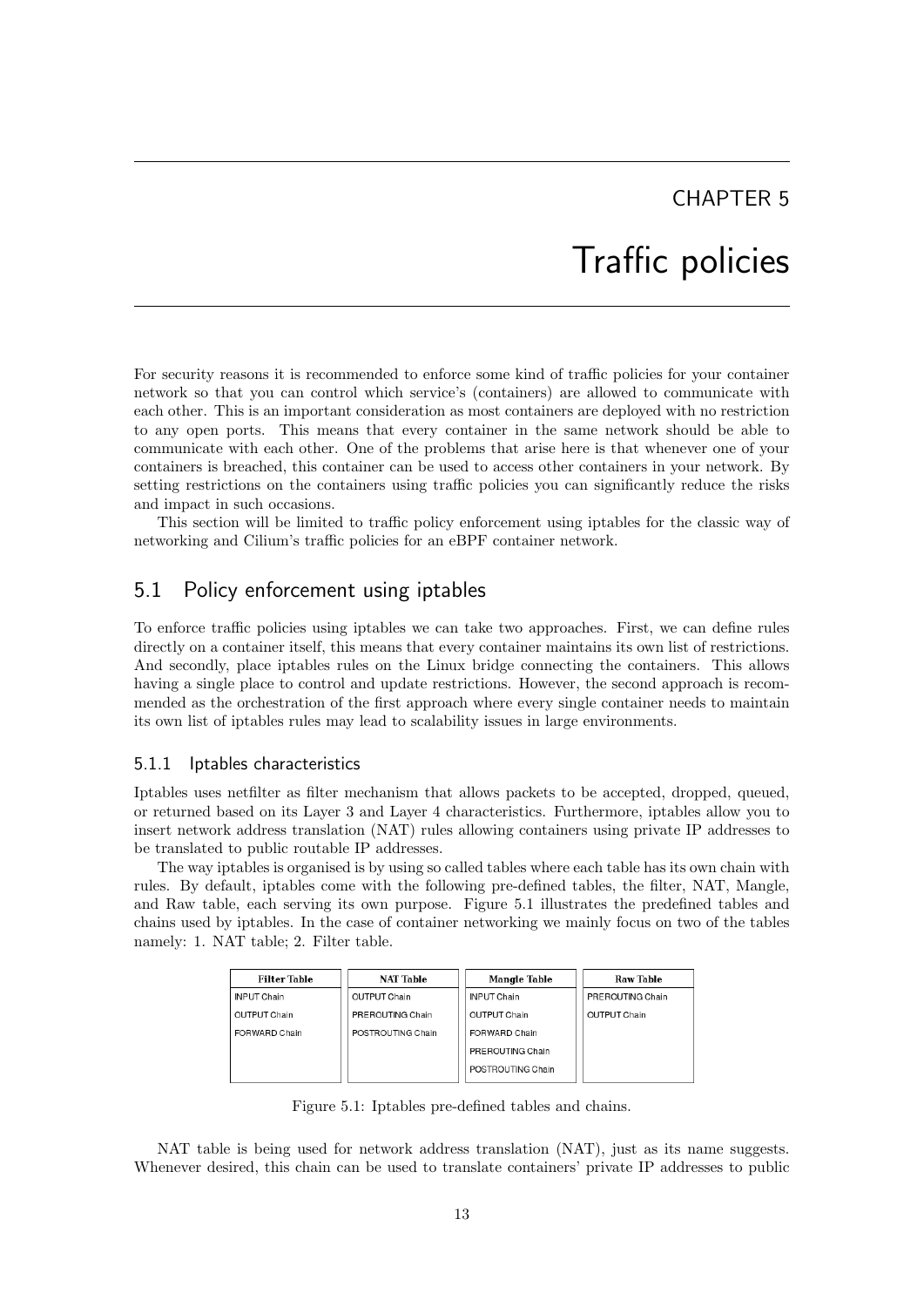routable IP addresses to allow containers to communicate with the Internet.

To create container specific filter rules, we mainly focus on Filter table. The Filter table allows rules specifying restrictions for packets based on its Layer 3 and Layer 4 characteristics.

#### <span id="page-14-0"></span>5.1.2 Iptables rules matching

Each packet entering a netdevice can be filtered by netfilter. Whenever a packet is being filtered it matches the content of the packet header to the complete set of rule entries in each chain until it finds a matching rule for that packet. This matching is done using a top down approach to make sure every rule entry is checked. Whenever netfilter reaches the bottom of the chain and does not find any matching rule then it applies the default rule, which is by default an accept rule. Figure [5.2](#page-14-1) illustrates this process.

<span id="page-14-1"></span>

Figure 5.2: iptables matching procedure.

This way of matching seems to be a decent solution whenever we have a couple of restrictions defined. However, in a complex microservices infrastructure running hundreds of containers using this iptables approach can face scalability issues and might become a performance bottleneck in the network. This has to do with the fact that if we want to define traffic policies for all those containers, we have to enter thousands of rules in our iptables filter table to accomplish this. If for each incoming packet this list has to be matched, then the time this process takes might influence the speed at which we can process packets.

Another problem that arises in a microservices infrastructure is that the infrastructure usually changes multiple times a day. For iptables this means that for every change, the chain entries need to be updated which can be hard to orchestrate.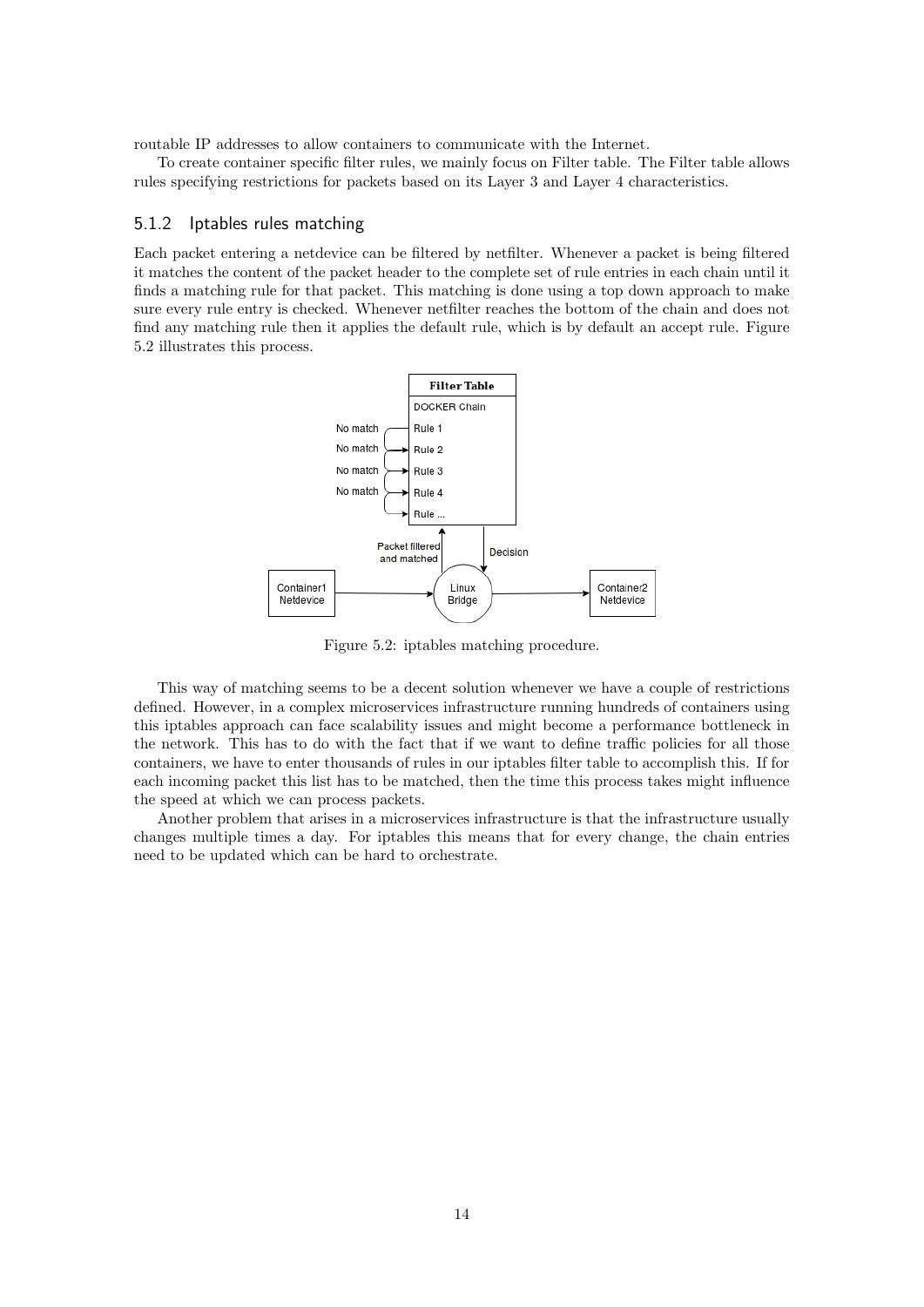## <span id="page-15-0"></span>5.2 Traffic policy enforcement using Cilium (eBPF)

In the previous section we gave a quick overview of how iptables can be used to enforce traffic policies and gave an indication why iptables' design might not be suitable for container network hosting microservices. In this section we will take a closer look of how the Cilium project tries to overcome this iptables problem by implementing a different mechanism for policy enforcement that does not relies on iptables or Linux bridges.

#### <span id="page-15-1"></span>5.2.1 Cilium labels

The way Cilium enforces security policies is based on labels [\[34\]](#page-34-0). Each container (endpoint in Cilium) is assigned a label that describes the purpose or coherence of a single or group of containers. Whenever a policy needs to be applied to a container, it can use the container's label so that the policy will be enforced to every container containing this label.

#### Label characteristics

Labels consist of a key and value where the key portion is mandatory and must be unique. The value portion is optional. However, if the value portion is used, then both the key and value should match. Keys and values may be formatted as a single string by specifying key=value.

#### Using labels

Every container should be labeled at run time, only then traffic policies can by applied for the container's label. Whenever no policies are enforced for a specific label then no restrictions are enforced at all. This means that the container accepts every incoming packet. However, when one traffic policy is enforced saying that container with label app1 is allowed to talk with containers with label app2, then all other containers containing a label other than app1 are blacklisted and that traffic is dropped. Furthermore, the policies are uni-directional and stream based, this means that whenever we have a policy app1  $\rightarrow$  app2. Then app1 can send traffic to app2 and receive reply messages to this traffic, but app2 is not allowed to talk to app1. To allow this, there should also be a policy specifying app2  $\rightarrow$  app1. Figure [5.3](#page-15-2) shows the difference in non policy enforcement and a single policy enforcement.

<span id="page-15-2"></span>

Figure 5.3: Example of Cilium's policy enforcement and effect on communication.

If we would simple translate this approach to iptables rules this would result in thousands of rules to express every single combination possible and we will end up with the same scalability issue discussed in section 5.2.2. Instead of translating this to iptable rules, Cilium associated a cluster wide unique ID for every unique label combination. This requires a key-value store that will capture all label combinations that occur to associate every combination an unique label ID. This label ID is then integrated into the packet header when a container sends out a packet. At the receiving side you can use this label ID to do a single hash table look-up to figure out if this label ID (label combination) is allowed to talk with this container.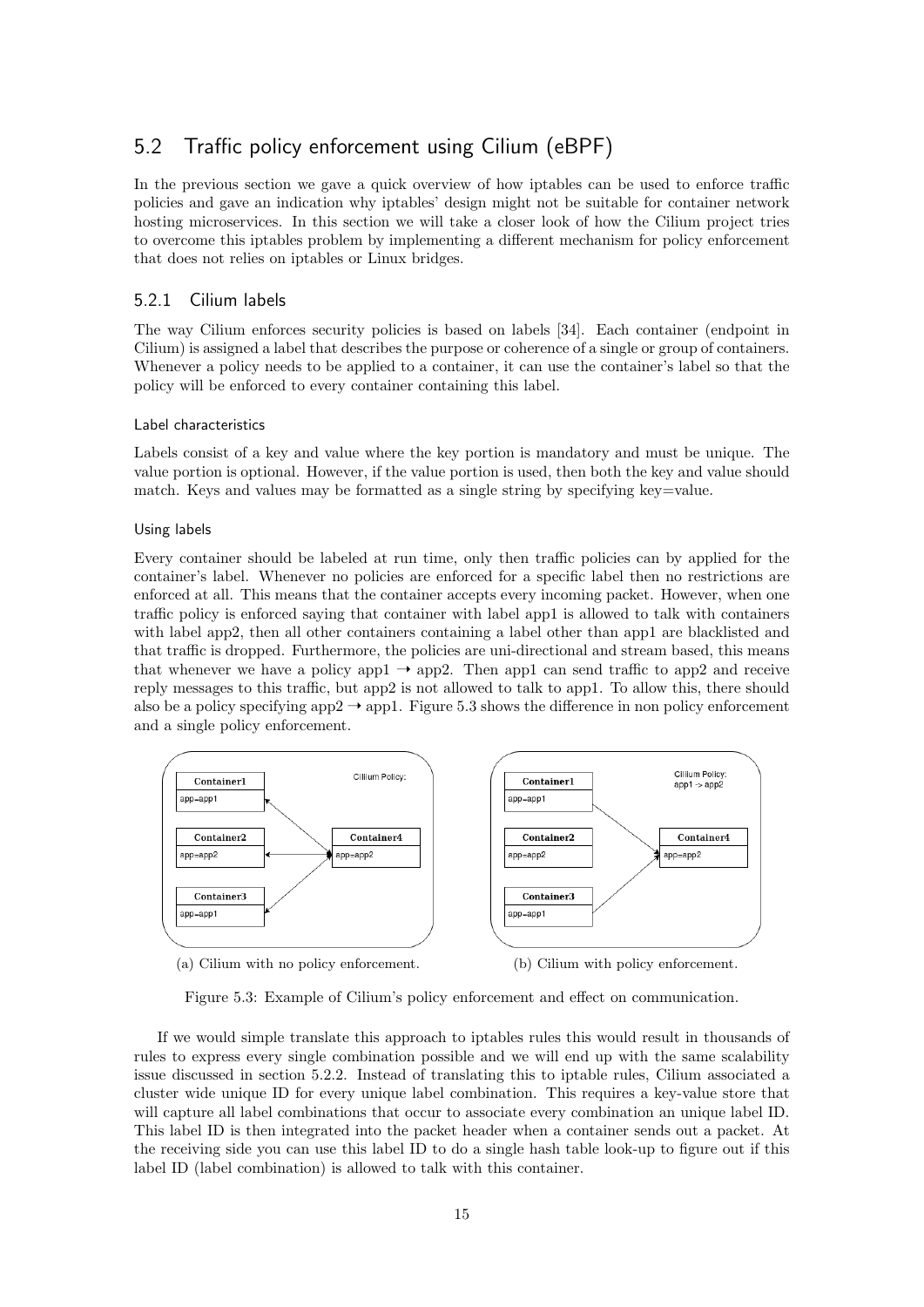The result of this is, that regardless the amount of labels or the complexity of the policy it should always result in a single hash table look-up.

#### <span id="page-16-0"></span>5.2.2 Defining policies

In addition to iptables's Layer 3 and Layer 4 policies, Cilium also provides capabilities to enforce policies on the application level. This allows engineers to define more fine grained restrictions to containers. The policies are defined as JSON objects and can be imported to Cilium using the command line interface (CLI). Figure [7.8](#page-25-0) shows an example of a Cilium policy enforcing restrictions on all three layers.



Figure 5.4: Cilium JSON policy.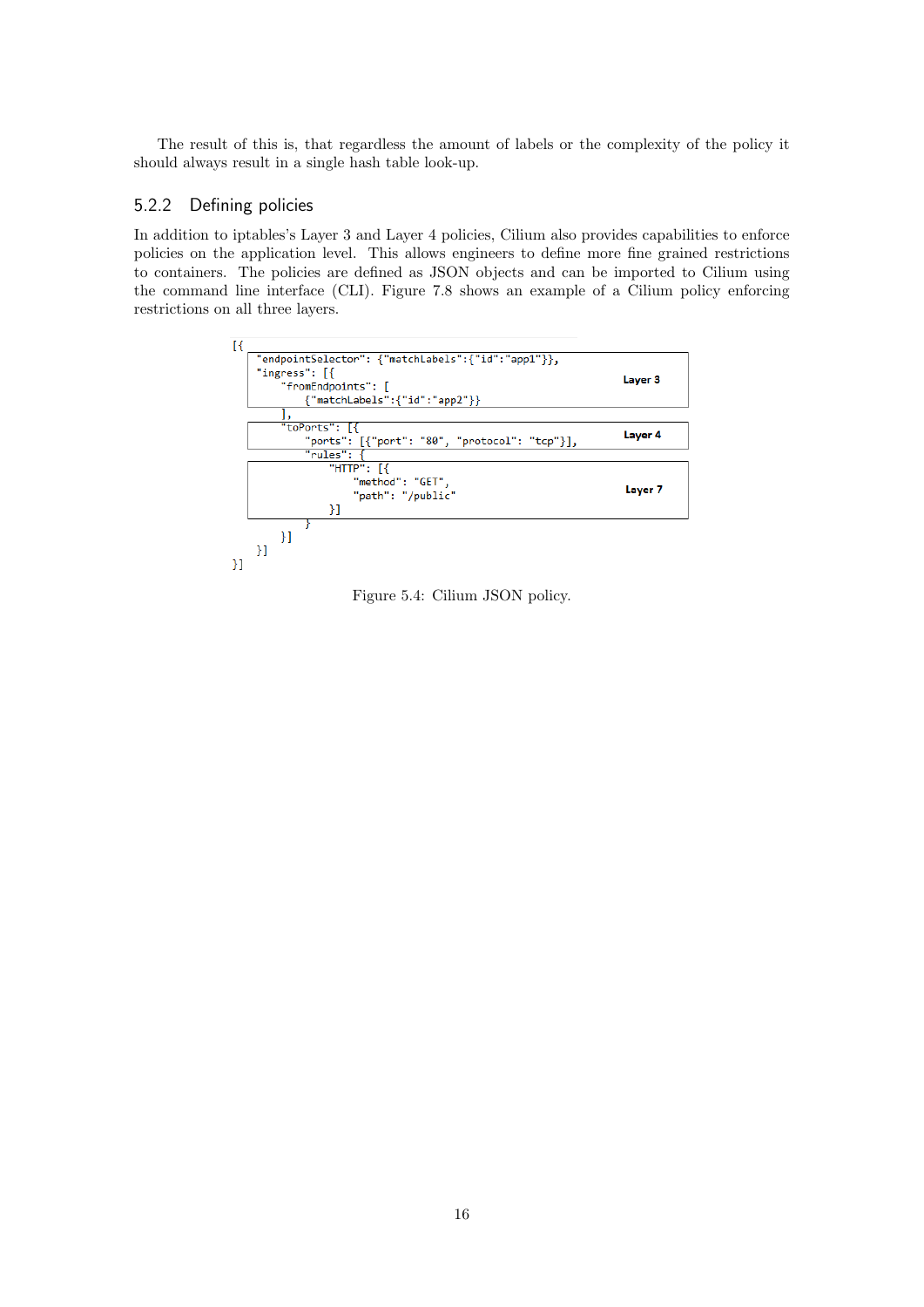## Approach

<span id="page-17-0"></span>In this research project we focus on evaluating the usability of Cilium as a packet filter in a container infrastructure by looking at its network performance. However, before we can make a clear statement of Cilium's performance, we will compare it against the network performance of the approach using a Linux bridge, static routing, and iptables. A container management system that allows us to setup such infrastructure is Docker [\[2\]](#page-32-1). The approach we take to measure the performance is a black box approach, this means that no optimization is done to network performance.

### <span id="page-17-1"></span>6.1 Experimental environment

The experimental environment we setup for our experiments consists of two native servers residing in the NSE OpenLab. Both servers are configured with Ubuntu 17.04 with kernel 4.10 to meet the software requirements of Cilium.

The hardware used are two Supermicro  $X8DTT-H$  servers using an Intel(R)  $Xeon(R)$  CPU E5620 @2.40GHz with 23G DDR3 @1066 MHz of RAM.

<span id="page-17-2"></span>Both servers are configured with the Docker container engine version 17.05.0-ce, build 89658be and with Cilium version 0.9.90, build 08c1e0c4. Both Docker and Cilium run natively on the server. For Cilium this means that it has to be compiled from scratch. In order to switch between the traditional environment using only Docker and the Cilium environment, we can simply turn on/off the Cilium plugin. This makes it unnecessary to setup separated environments for Cilium and Docker.



Figure 6.1: Experimental environment using Docker.

In figure [6.1](#page-17-2) shows the experimental environment using Docker. In this environment we run two containers per host connected to the Br0 Linux bridge. On the host Flip our containers are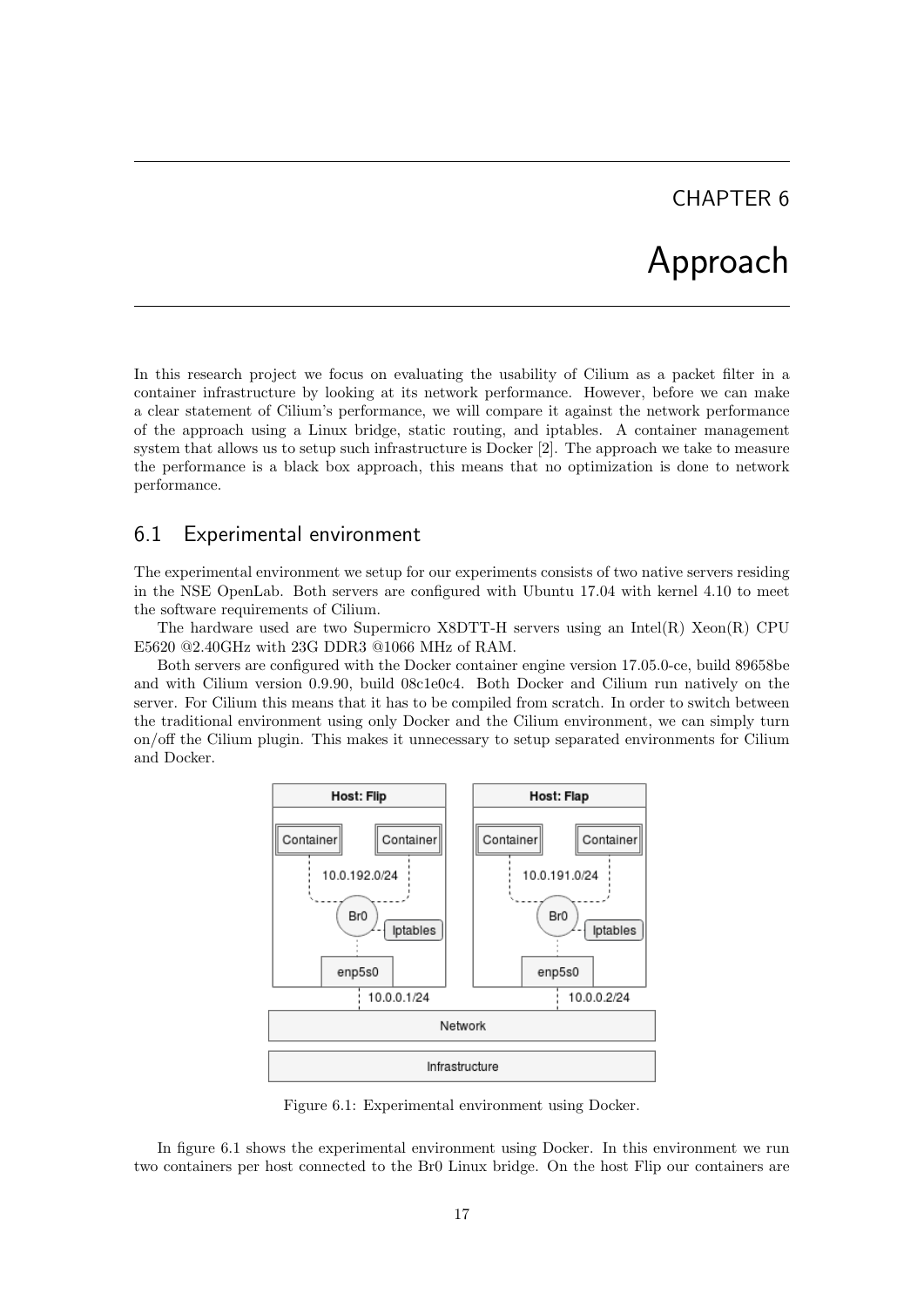assigned with a private IP address in the 10.0.192.0/24 IP range. On the host Flap, the containers are assigned with a private IP address in the range 10.0.191.0/24. To connect the two hosts, we created a directly connected link between the hosts using a 10G interface. In order to make the networks reachable over this link, we configured static routes on both ends. To enforce any traffic policies, we specify iptables rules to filter packets on the Br0 Linux bridge, such that we have a centralized place to orchestrate our traffic policies.

<span id="page-18-3"></span>

Figure 6.2: Experimental environment using Cilium.

In figure [6.2](#page-18-3) illustrates the environment in the case when the Cilium plugin is enabled and containers are created with the Cilium-net network driver. Instead of having Iptables and Linux bridges, we can now see the eBPF programs that take care of the networking and policy enforcements. Also to prevent IP conflicts, we have assigned a different range of IP addresses for containers using the Cilium-net network driver. For the host Flip we assign the IP range 10.182.138.0/24 and for the host Flap we assign the IP range 10.158.138.0/24. Note that the ranges are derived from the public IP addresses assigned to our servers, x.x.x.182 for Flip and x.x.x.158 for Flap. Furthermore, to allow our two hosts to communicate with each other we use the same link created for Docker and also configured static routes for these networks.

In order for Cilium to work with policies in a multi-host environment we need to setup a key value-store. The key value-store used is Consul [\[35\]](#page-34-1) and is running inside a container using the Cilium network driver. Both hosts can connect to this key value-store using the IP address of Flips enp5s0 interface together with the Layer 4 port number 8500.

## <span id="page-18-0"></span>6.2 Tooling

To conduct our experiments we will make use of three Linux tools: 1. Iperf3; 2. Netperf; 3. Perf.

#### <span id="page-18-1"></span>6.2.1 Iperf3

Iperf3 is a kernel based network benchmark tool for active measurements of the maximum achievable bandwidth on IP networks. The tool works in a traditional client-server model where the server opens a socket and the client generates packets. We will use this tool create a TCP stream from one container to another to measure the maximum reachable TCP throughput without any network performance tweaking.

#### <span id="page-18-2"></span>6.2.2 Netperf

Iperf3 does not allow us to measure the latency in a efficient way. Therefore, we use Netperf for this purpose. Netperf works in the same manner as Iperf3, in a client-server model but comes with some additional functionality. The additional functionality we are interested in is the TCP RR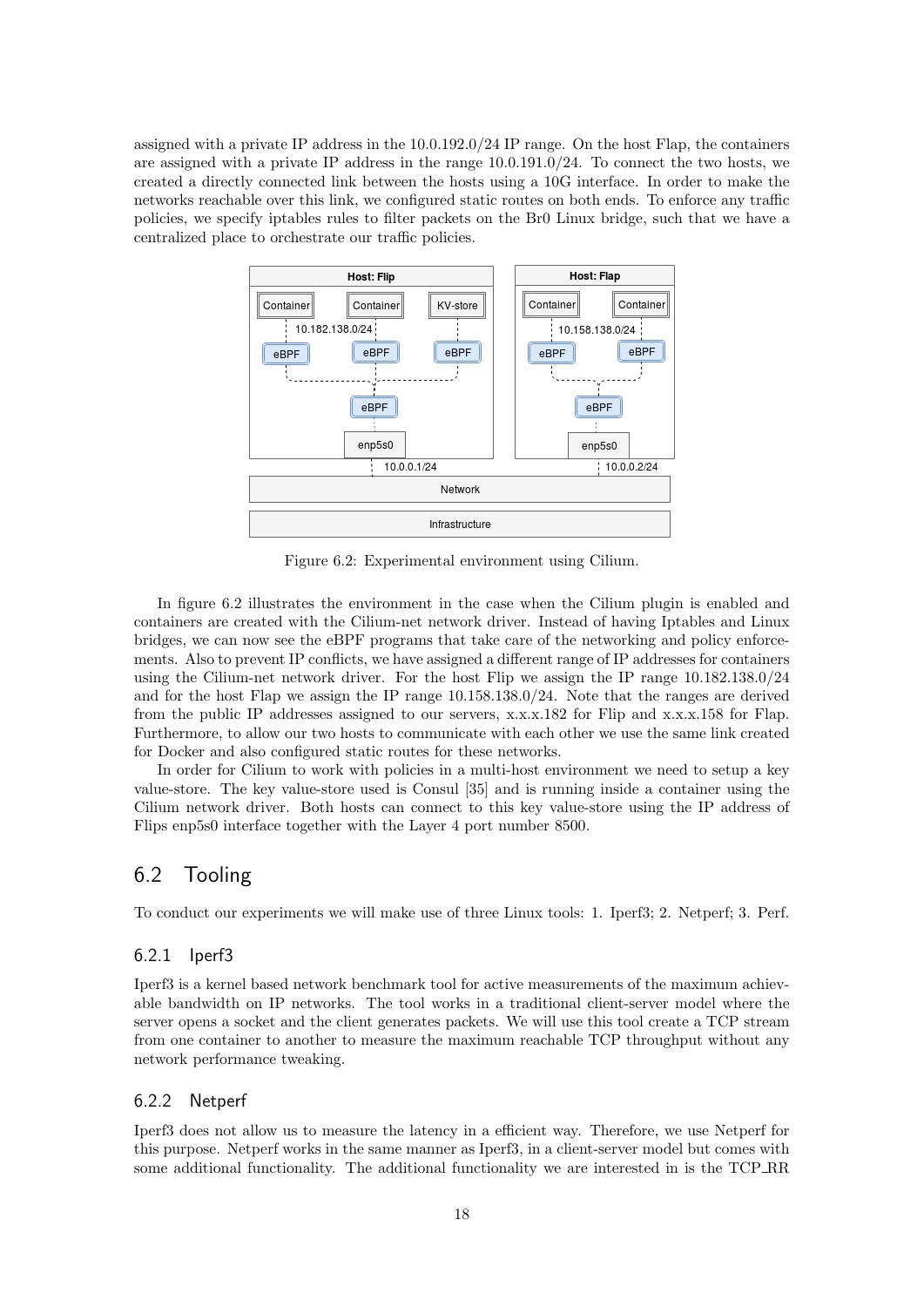(Request, Response) option which allows us to send TCP requests and receive responses. The sizes of these requests and responses can be set by specifying it using parameters. The output of the program will give us the transfer rate per seconds which we can use to derive the latency from.

#### <span id="page-19-0"></span>6.2.3 Perf

Linux Perf is a performance analyzing tool in Linux that allows us to trace packets through the kernel.

## <span id="page-19-1"></span>6.3 Experiment Scenario

We are interested in researching the network performance of eBPF and iptables in two settings, single-host and in a multi-host setup. For each scenario we will test the throughput and latency with no additional Cilium policies/iptables rules entries and the influence whenever we start adding Cilium policies/iptables rules. We measure this for both eBPF and iptables where we test this for iptables in two settings. Firstly, with no matching rule so that the filter has to go trough all entries. Secondly, for iptables with a top of chain rule in order to measure the throughput and latency in the most optimal case.

Single-host means that we run two containers on the same host and test the TCP performance from the client container to the server container. Because these containers run local, there is no external networking involved.

Multi-host means that we run one container on every host where host Flap will run the client container and host Flip will run the server container. This multi-host setup requires external networking and therefore uses the 10G interface that has a direct connection to the other host.

Furthermore, we are interested in the impact of the complexity of Cilium policies on the TCP throughput. To test the impact of the complexity of a policy we create a single traffic policy for a container and start to increase its complexity by adding more Layer 4 restrictions to it. We will test this for both single-host and multi-host communication.

Lastly, we will do kernel tracing for the network that is affected by the number of traffic policies to get a better understanding of the factors that affect the performance.

#### <span id="page-19-2"></span>6.3.1 Experiments

To answer our research questions we conduct four experiments. Every experiment will run for 1 minute, this should give the TCP stream enough time to initialize its stream. To measure the variance of the TCP streams we will conduct the experiment 10 consecutive times. In the next sections we provide the experiment specific details.

Experiment - 1 TCP throughput

Our first experiment is to measure the TCP throughput between the localhost containers, and in the multi-host setup. The below listing shows the conditions used for the TCP stream.

- We will use Iperf3 to send an unidirectional bulk data transfer over a single TCP connection with a maximum transmission unit (MTU) of 1500 bytes.
- In order to measure the influence of the traffic policy rules entries, we will conduct our experiment for each of the following entries set: 0, 1, 5, 10, 25, 50, 100, and 200.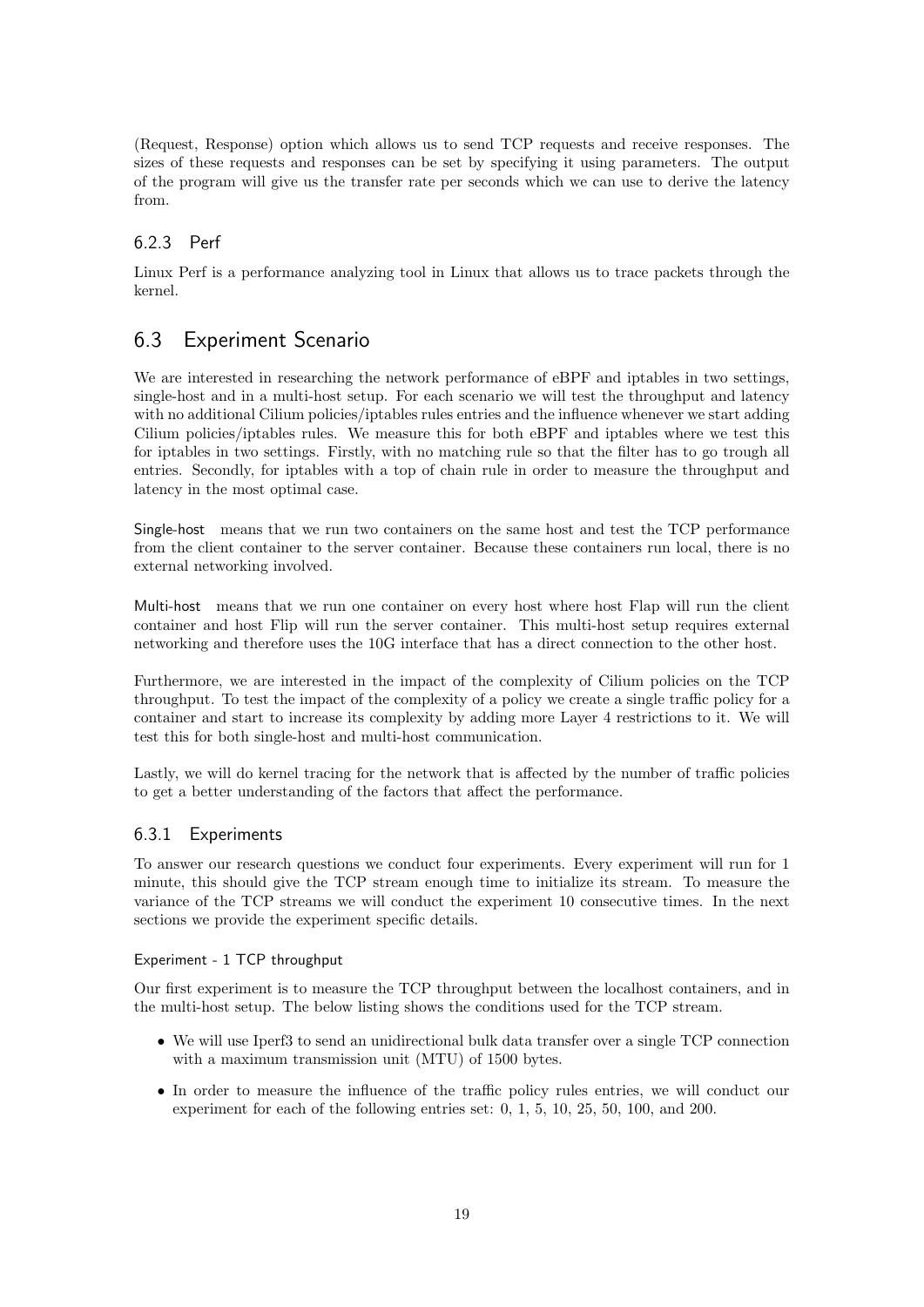#### Experiment 2 - TCP latency

For the second experiment to measure the latency on localhost and in the multi-host setup, we use similar conditions:

- We will use Netperf to send a Request and Response to the server container using a 100 byte request and a 200 byte response using a single TCP connection. The maximum transmission unit is still 1500 bytes.
- We will use the same set of traffic policy entries to measure the influence of the policies and iptables rules on the TCP latency.

#### Experiment 3 - Cilium policy complexity

The third experiment will run with the following conditions:

- We will use Ipref3 with the same conditions as in experiment 1.
- In order to measure the influence of the complexity of traffic policies we add layer 4 rules to a single policy.
- We will use the following restriction set: No restrictions, single policy allow communication, additional layer 4 restrictions, 10 additional layer 4 restrictions, 50 additional layer 4 restrictions, 100 additional layer 4 restrictions, and 200 additional layer 4 restrictions.

#### Experiment 4 - Kernel tracing

Our last experiment is to use perf to trace packets through the Linux kernel with as goal to gather more information about the measured performance:

- We will run this experiment for the approach that shows us a performance decrease whenever the number of traffic policies increases.
- We will use the following traffic policy set: 0, 100, 200.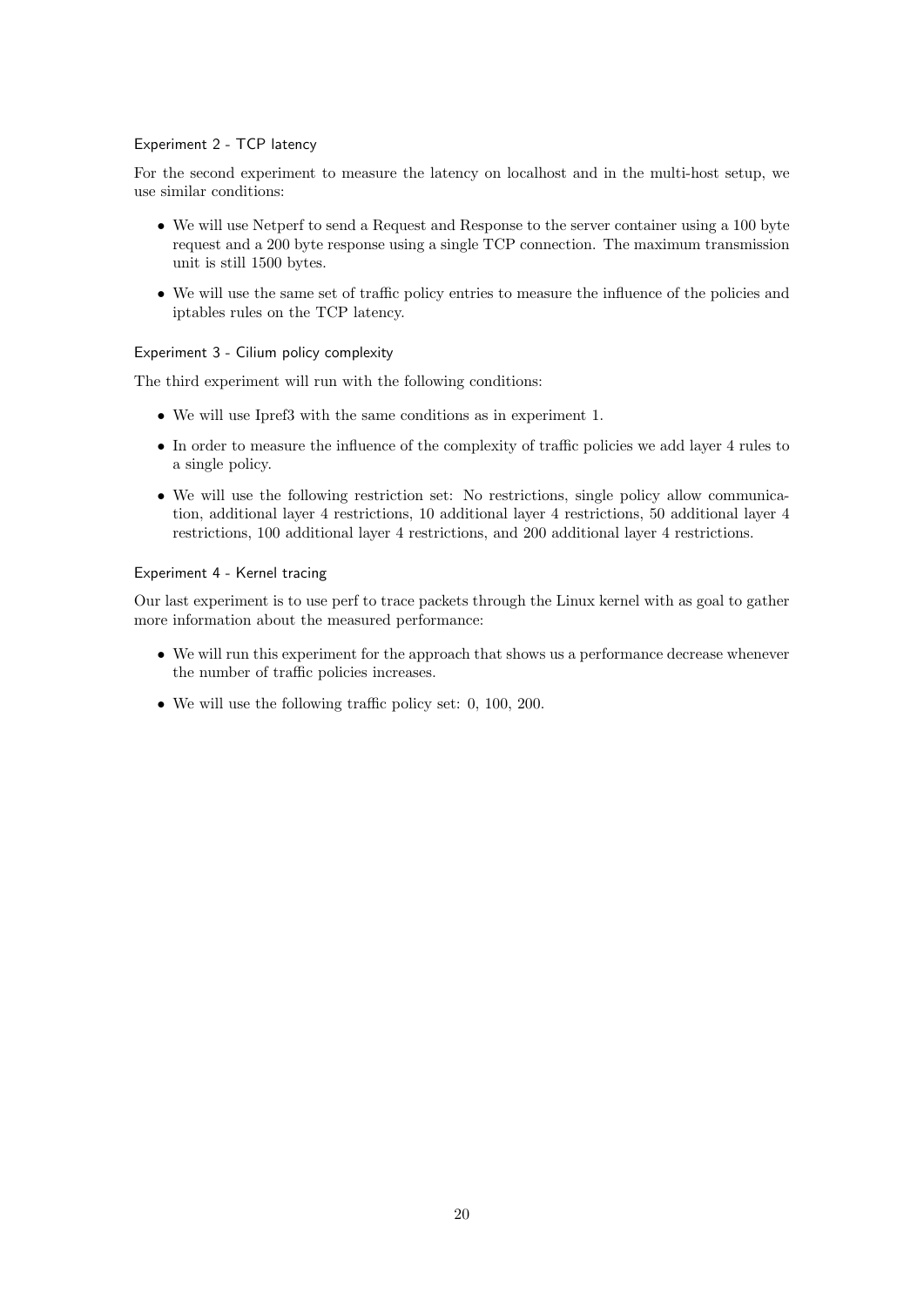# Results

<span id="page-21-0"></span>In this chapter we present the results of our four experiments. In all four cases we present first the results obtained on the single-host scenario, followed by the results for the multi-host environment.

## <span id="page-21-2"></span><span id="page-21-1"></span>7.1 Experiment 1 - TCP Throughput



**Throughput Performance - Single-Host** 

Figure 7.1: Baseline TCP throughput on single-host for eBPF (left), iptables with no matching rule (center) and iptables with a top of chain matching rule (right).

Figure [7.1](#page-21-2) clearly shows that the eBPF network performs better compared to iptables. Where eBPF reaches a throughput of 3.64 Gb/s, iptables with no matching rule did not reach higher than 3.17 Gb/s. The throughput of iptables with a top of chain matching rule performs with 3.42 Gb/s slightly better than with no matching rule. The reason Docker's Iptable top of chain matching rule reaches higher throughput has to do with the fact that no matching rule means that there are no additional iptables rules except for the 12 default iptables rules Docker uses to allow container communication.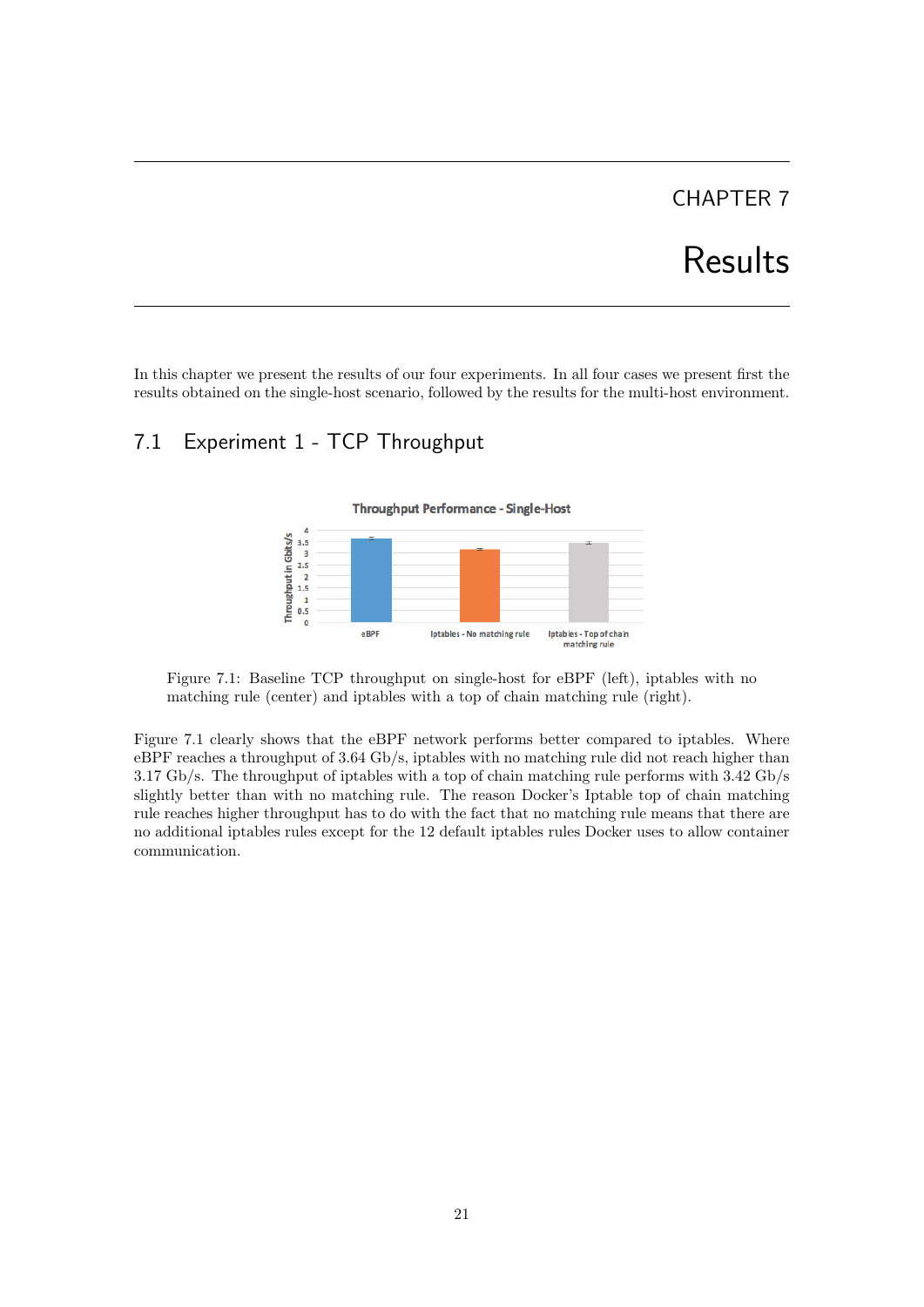

<span id="page-22-0"></span>

Figure 7.2: TCP throughput on single-host as function of increasing number of policies for eBPF (blue), iptables with no matching rule (orange) and iptables with a top of chain matching rule (gray).

Figure [7.2](#page-22-0) shows that the number of policies seems not to affect the performance of the eBPF network in any way. However, we do see the throughput decreasing whenever we have one and five eBPF policy entries stored in the key value-store. But as the throughput starts to increase again at 10 entries and even gets higher at 200 entries, we believe that this performance decrease at 5 entries has to do with the variation of the send rate of the TCP stream and not with the number of eBP policy entries. For iptables shows a complete different trend. For iptables with no matching rule the numbers of iptables entries seems to greatly affect the throughput. Where it starts with 3.17 Gb/s it keeps decreasing all the way to 2.26 Gb/s for 200 iptables rules entries. This is a performance loss of 29%. The iptables with a top of chain matching rule shows a very steady trend where the throughput stays around 3.42 Gb/s. Taking the two iptables results, we can state that that the average performance of iptables in a single-host situation is somewhere in between the two values for a given number of entries.

<span id="page-22-1"></span>

Figure 7.3: Baseline TCP throughput on multi-host for eBPF (left), iptables with no matching rule (center) and iptables with a top of chain matching rule (right).

Figure [7.3](#page-22-1) shows that iptables reaches a much higher throughput compared to the eBPF network. Where eBPF reaches only 2.37 Gb/s, iptables reaches 2.93 Gb/s with no matching rule and even 2.99 Gb/s with a top of chain matching rule.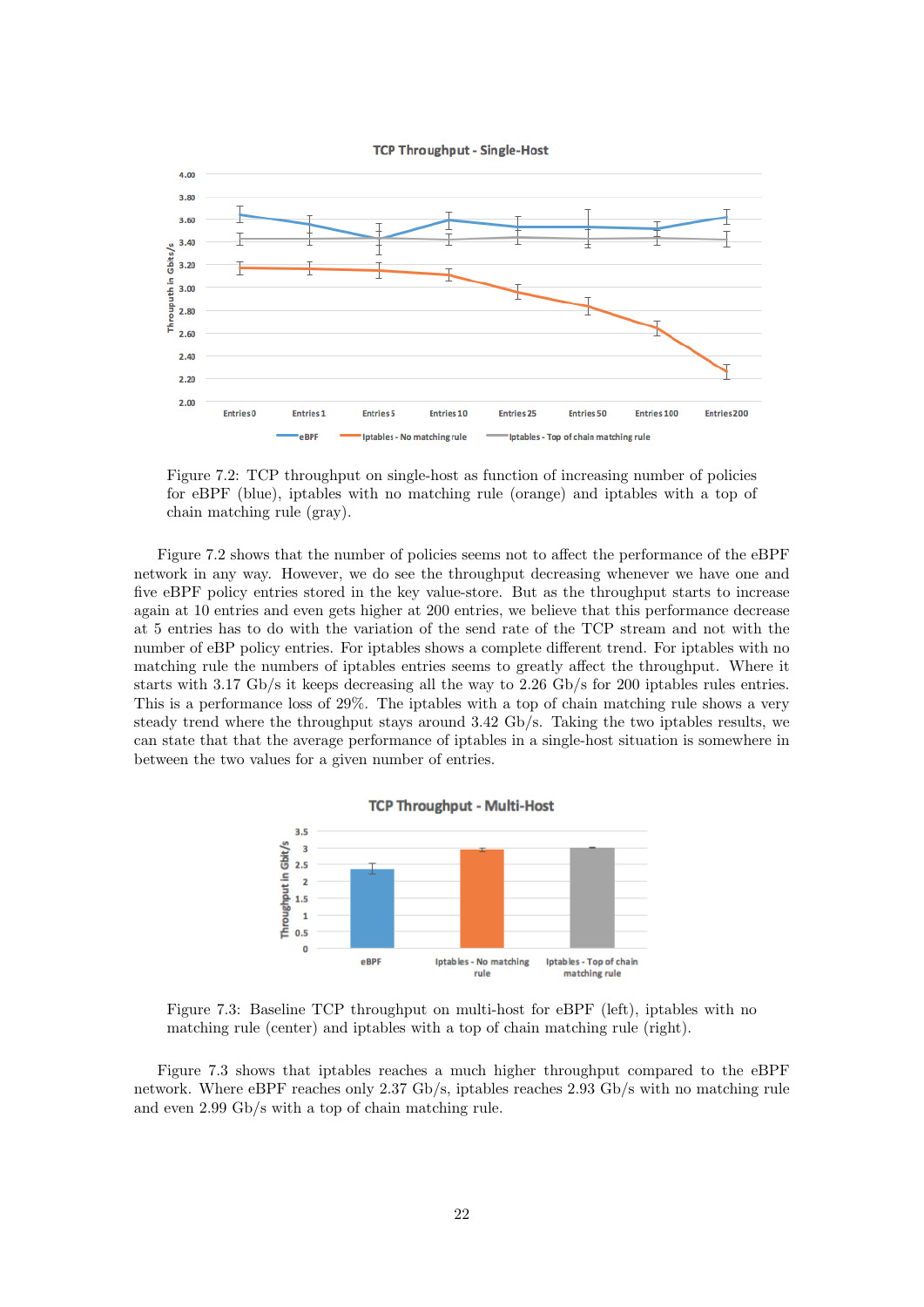<span id="page-23-0"></span>

Figure 7.4: TCP throughput on multi-host as function of increasing number of policies for eBPF (blue), iptables with no matching rule (orange) and iptables with a top of chain matching rule (gray).

From figure [7.4](#page-23-0) we can observe that eBPF performs worse than iptables in a multi-host environment. Where eBPF reaches a maximum throughput of 2.51 Gb/s, reaches iptables 2,94 Gb/s in the case of no matching rule and 2,99 GB/s with a top of chain matching rule. However, for iptables with no matching rule, we can observe the influence of iptables rules entries starting at 50 entries. At 200 entries we can even observe that iptables with no matching rule is reaching the performance of eBPF. After this point the eBPF network will start to show better performance.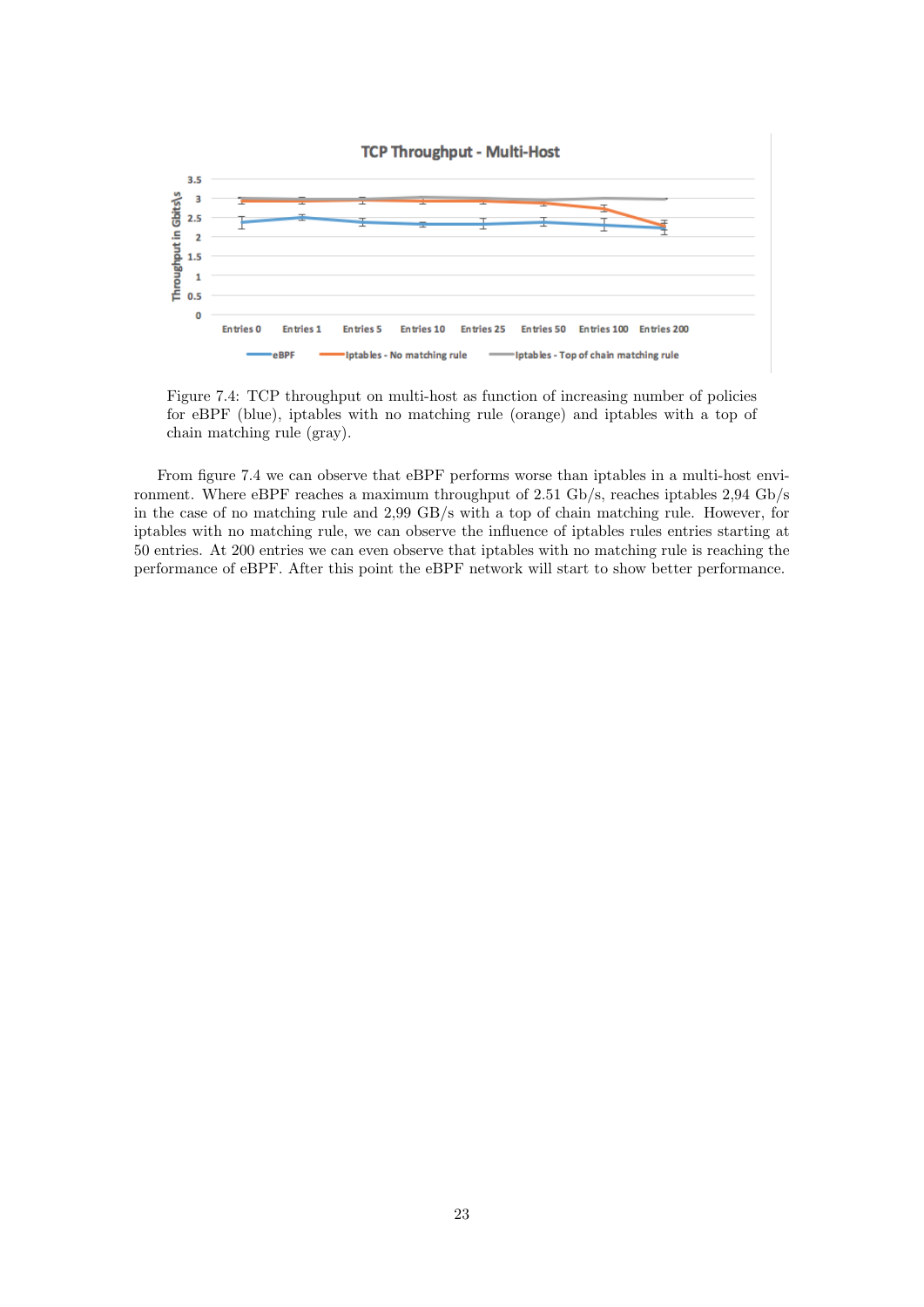## <span id="page-24-0"></span>7.2 Experiment 2 - TCP Latency

<span id="page-24-1"></span>For this experiment we used a TCP request/response stream to measure the latency of eBPF and iptables. For the detailed description of the experiment we refer the reader to the descriptions given in Chapter 6.



Figure 7.5: Baseline TCP latency on single-host for eBPF (left), iptables with no matching rule (center) and iptables with a top of chain matching rule (right).

Figure [7.5](#page-24-1) shows that ePFB has the lowest latency. This was expected as eBPF also showed a higher throughput in experiment 1. eBPF has a latency of 18.91  $\mu$ s compared to iptables with no matching rule 19.40  $\mu$ s and iptables with a top of chan matching rule 20.63  $\mu$ s.

<span id="page-24-2"></span>

Figure 7.6: TCP latency on single-host as function of increasing number of policies for eBPF (blue), iptables with no matching rule (orange) and iptables with a top of chain matching rule (gray).

In figure [7.6](#page-24-2) we can observe the same situation regarding the performance as we seen the TCP throughput. The eBPF network and the classic container network with a top of chain rule show a pretty stable trend. However, for no iptables matching rule, we see an increase for the latency after 25 traffic policies entries.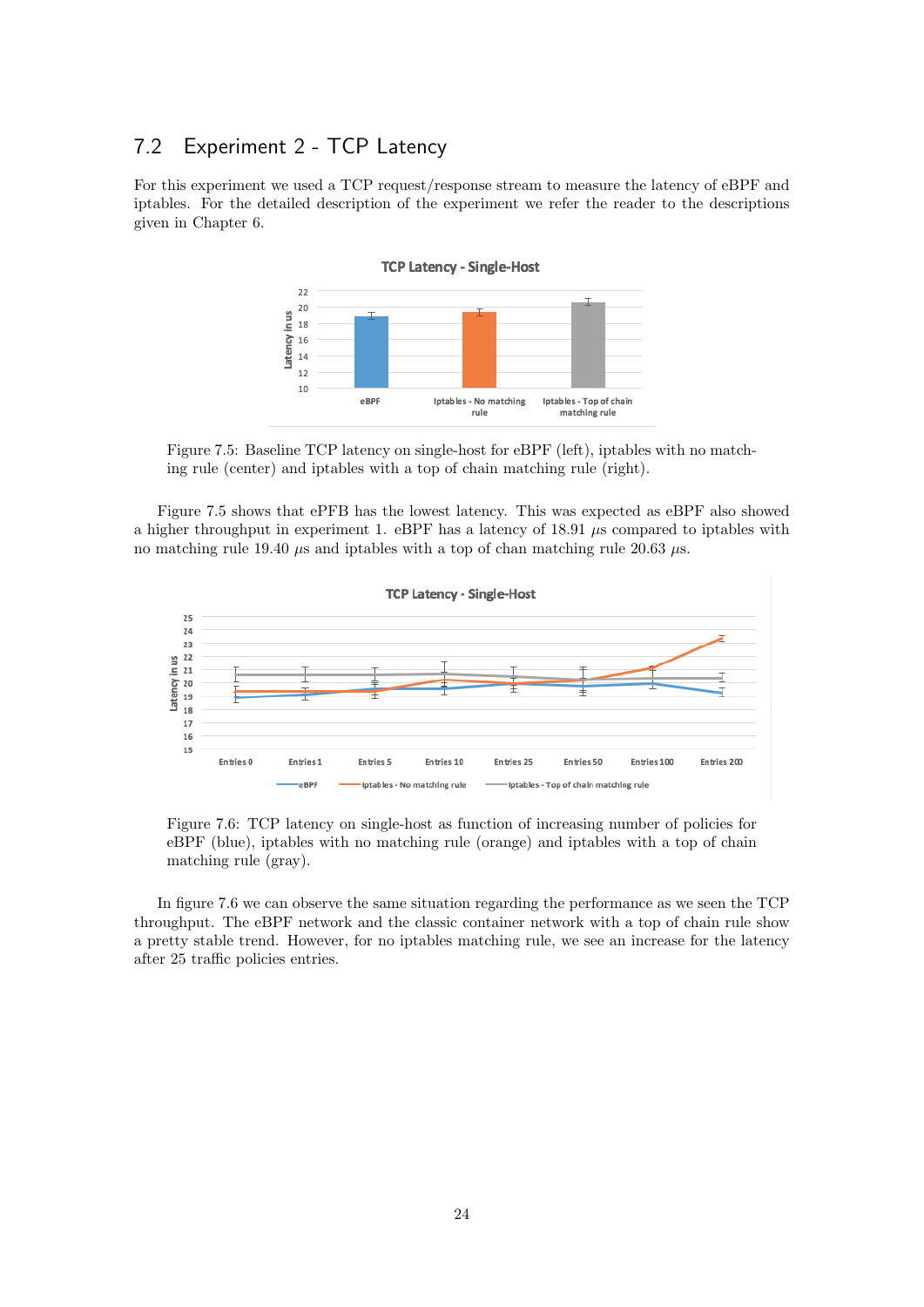

Figure 7.7: Baseline TCP latency on multi-host for eBPF (left), iptables with no matching rule (center) and iptables with a top of chain matching rule (right).

Based on the throughput measurements, we expect that the eBPF network should reach a higher latency than in both iptables cases. If we look at the figure then this is exactly what can be observed. The latency in the eBPF network reaches 78  $\mu$ s compared to iptables 75  $\mu$ s for both approaches.

<span id="page-25-0"></span>

Figure 7.8: TCP latency on multi-host as function of increasing number of policies for eBPF (blue), iptables with no matching rule (orange) and iptables with a top of chain matching rule (gray).

We can see the same trend as which we seen in section 5.2.2 where both the Cilium policies and iptables rules seems not to affect the TCP throughput. This can also be observed for the TCP latency. Cilium seems to perform worse than iptables even when 200 policy/iptables rules entries are in place. The only difference in latency, until 200 policy/iptables rules entries seems to be caused by the variation of the TCP stream.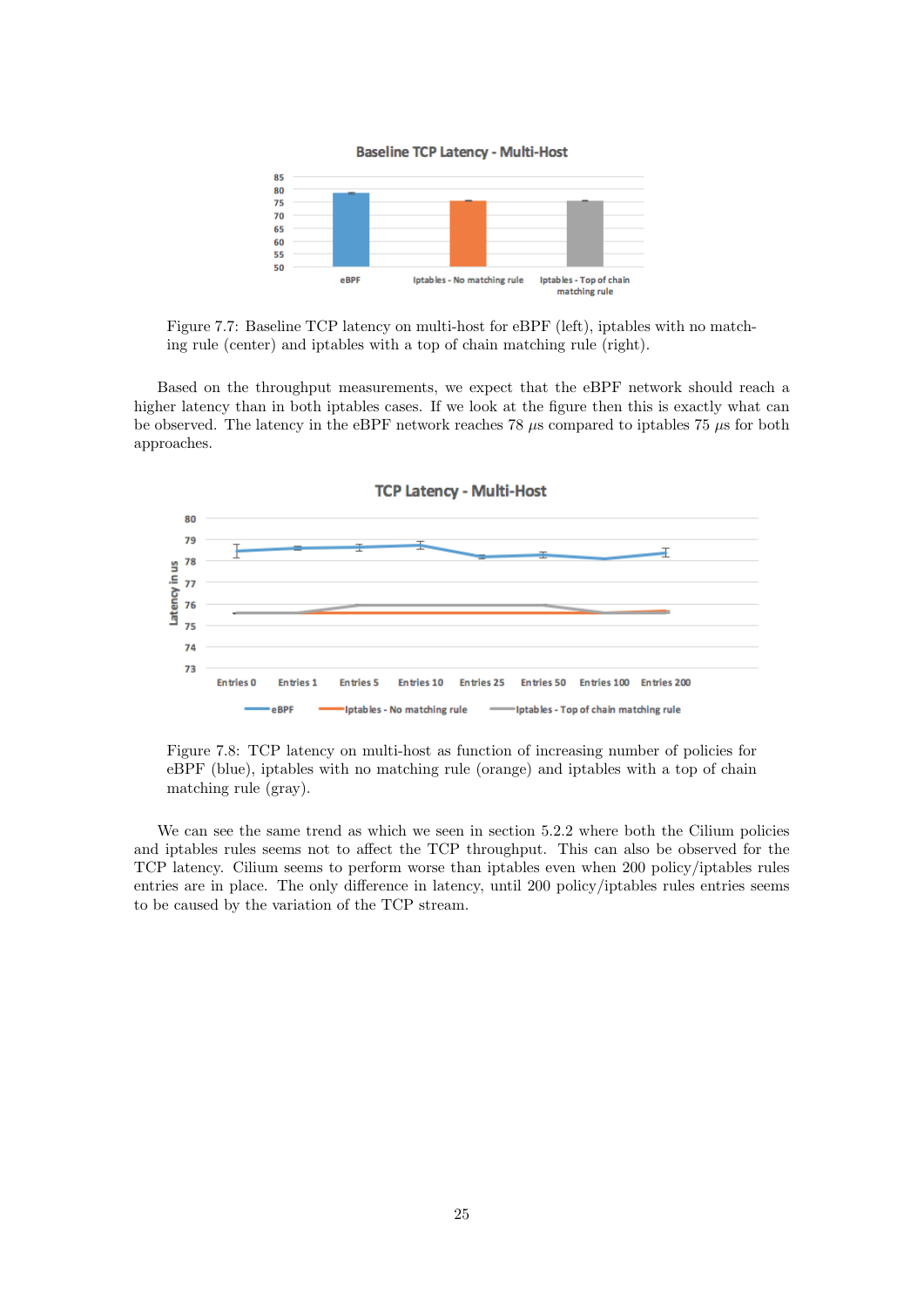### <span id="page-26-0"></span>7.3 Experiment 3 - Cilium policy complexity

We tested the complexity of a Cilium policy by creating a single Cilium policy for a container and increases its complexity by adding Layer 4 restrictions using a predefined set. For the detailed description of the experiment we refer the reader to the descriptions given in Chapter 6.

While performing this execution we were limited by the number of Layer 4 restriction we could add. Currently, Cilium's policies do not allow you add more than 40 restrictions in a single Cilium policy. The set was reduced from 200 to 40. The new set used is 0, 10, 20, 40

**Cilium Policy Complexity - Single-Host vs Multi-Host** 

#### <span id="page-26-2"></span><span id="page-26-1"></span>7.3.1 Policy complexity results





Figure 7.9: Effect of Cilium policy complexity on the TCP throughput as function of increasing number of policies for single-host (blue) and multi-host (orange).

Figure [7.9](#page-26-2) shows the results of the impact of Cilium's policy complexity on the TCP throughput. Both the local and remote situation show a similar trend, and in both situations there seems to be no influence on the TCP throughput caused by the complexity of the policy.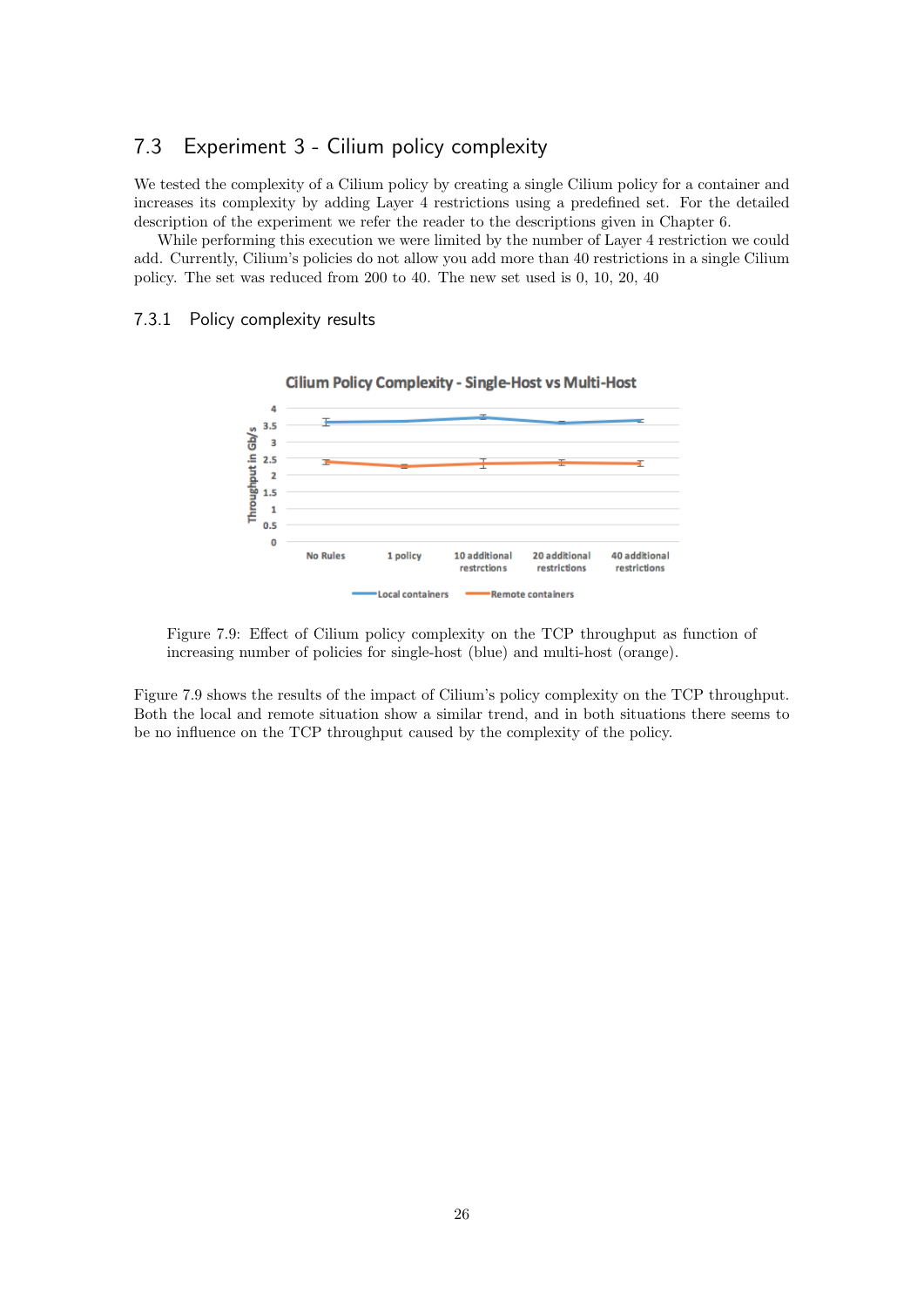## <span id="page-27-0"></span>7.4 Experiment 4 - Kernel tracing

We used kernel tracing to verify if iptables was responsible for the performance loss using iptables as traffic policy mechanism. For the detailed description of the experiment we refer the reader to the descriptions given in Chapter 6.

#### <span id="page-27-1"></span>7.4.1 Local vs Remote container communication

<span id="page-27-2"></span>The outcome from the perf report verifies our expectations that iptables is the main factor for the performance loss when the number of iptables rules entries increases.



Kernel Traces - Single-Host vs Multi-Host

Figure [7.10](#page-27-2) shows that as the number of iptables rules starts to increase the number of ipt do table also increases. As there were no other remarkable changes observed in the Perf report, this is a clear indication that the only cause of performance loss is due the number of iptables rules. The numbers of both cases are close related. However, in a remote situation there seems to be less performance loss.

Figure 7.10: Number of ipt do table events as function of increasing number of policies for single-host (blue) and multi-host (orange).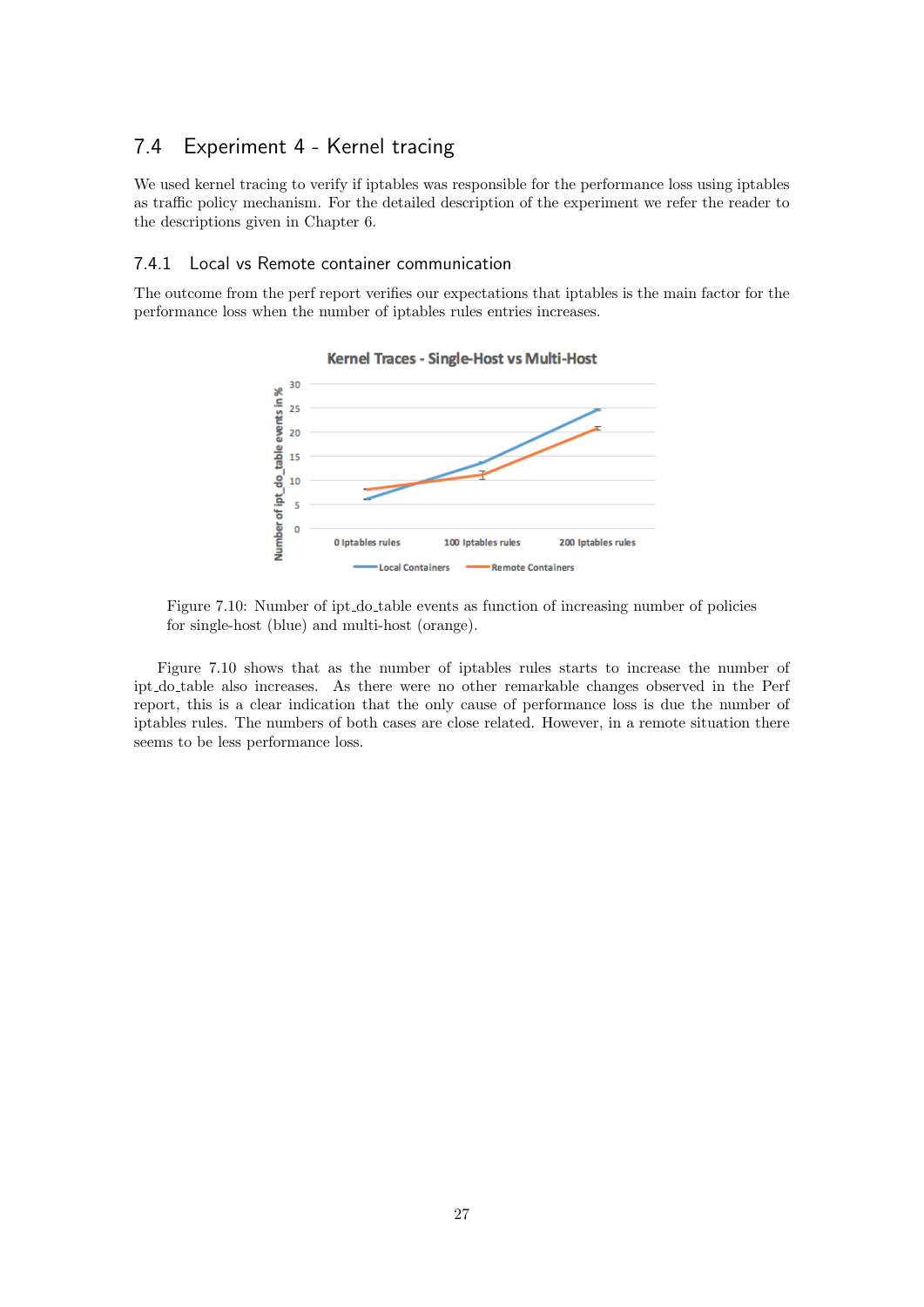## **Discussion**

<span id="page-28-0"></span>In this project we compared the TCP throughput and latency of a eBPF container network against a classic container network based on Linux bridges and iptables to determine the usability of Cilium as a packet filter in a container network.

The benefits of this elimination of iptables can been observed in the result section of the conducted experiments. In the results of the TCP throughput experiments for local container communication we can clearly observe that the eBPF network outperforms the classic container networks. We can also observe that the number of traffic policies does not affect the throughput in the eBPF network. In comparison to the classic container network there is an improvement as here we can observe a big performance loss based on the number of traffic policies enabled. The results of the kernel traces indicate that the only performance loss is due to iptables. At this point it is still unclear why eBPF reaches better performance than the the classic container network with a top of chain iptables rule. However, we believe that this has to do with paths packets take in the kernel, which is for eBPF better optimized or shorter. Future research could be performed to determine the complete kernel paths taken by both approaches.

Observing the remote communication results, we notice that eBPF actually reaches a lower throughput than the classic container network. We assume that this is caused by extra overhead generated by eBPF when it has to send data over a physical link. However, this is just an assumption and should be looked into in future work. In the situation of the classic container network we can again observe a performance loss due to iptables. This performance loss is less noticeable up to 50 traffic policy entries than in local container communication. However, after 50 traffic policies entries, we start to observe a big performance loss. The kernel traces again indicate that this is only because of iptables entries. As eBPF is not effected by the number of traffic policies and the classic container network does, we believe that in a large and complex real-life setup we could still reach better performance using eBPF.

The biggest downsides we faced using eBPF as container network, is that Cilium doesn't allow us to define more than 40 rules in a single policy. Even if a second policy is created with one or more extra layer 4 policies for the same container, Cilium output an error and doesn't allow it. However, according to T. Graf, lead developer of Cilium, this is an open issue that they try to solve in the upcoming release. He points out that this is not due the limitations of eBPF or eBPF maps.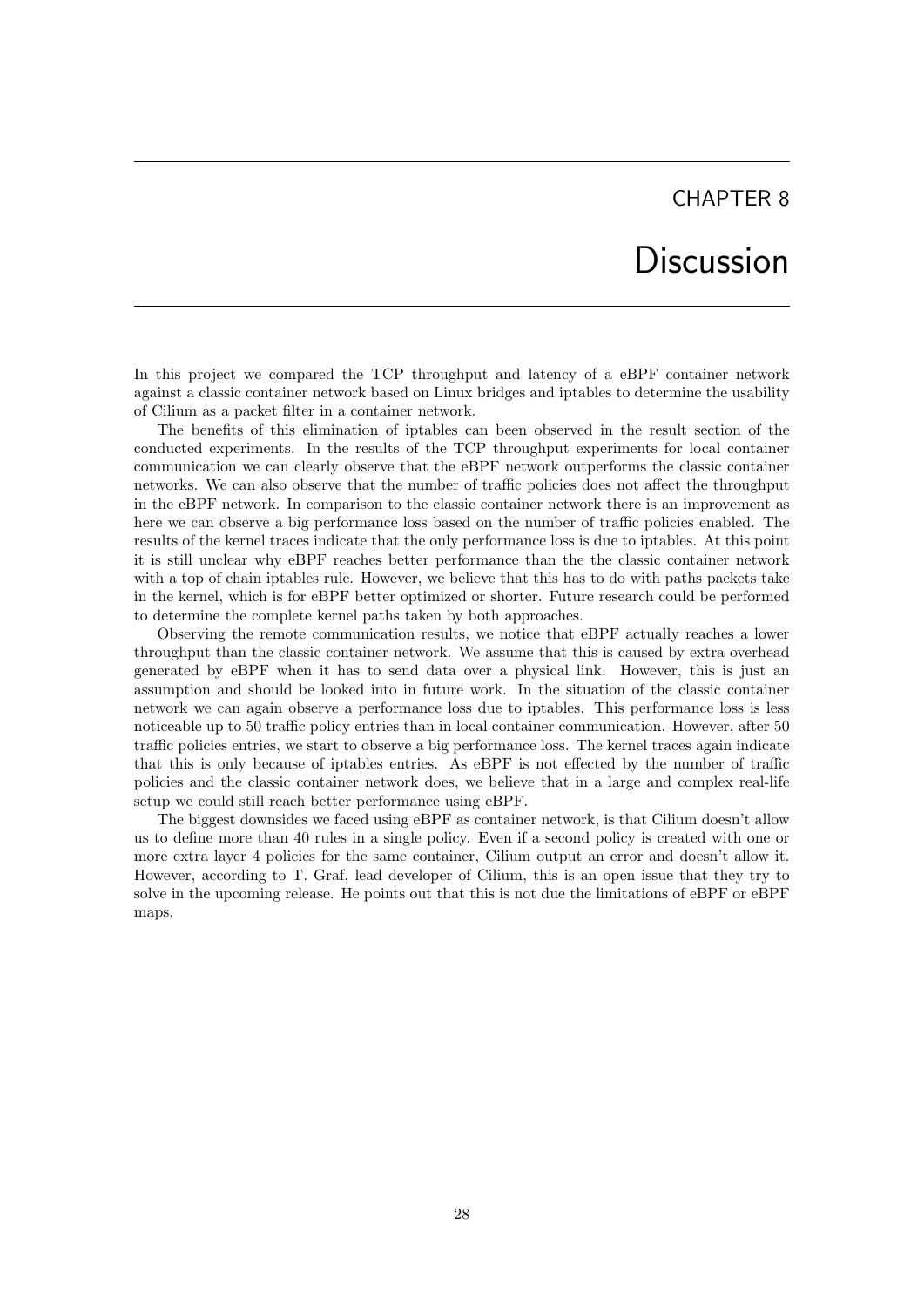## <span id="page-29-0"></span>8.1 Performance tuning

Even tough we wanted to test eBPF and iptables as a black-box approach where we test both approaches with no additional network optimization, we still wanted to see if both approach could be optimized as the result of the tests showed rather poor overall performance. When traffic doesn't have to leave the host, we expect our containers to send 64k packets. With 64k packets we should be able to reach much higher speeds than the maximum of 3.64 Gb/s. Furthermore, the performance over the 10G interface, where we reached a maximum of 2.99 Gb/s seemed rather questionable as well. Therefore, we decided to look into this to see what is the cause of this low performance.

#### <span id="page-29-1"></span>8.1.1 Determine the baseline

We started with creating a baseline by performing a Iperf TCP benchmark between our physical 10G interfaces. Here we managed to reach a throughput of 9.80 Gb/s. This indicates that communication between two hosts can definitely be sent at a higher rate than the 2.99 Gb/s we managed to reach. To figure out if the problem had to do with Docker or Cilium, we created a netnamespace with interfaces on both servers that communicate with each other using the 10G interface. The scripts<sup>[1](#page-29-4)</sup> that we used for that can be found in appendix A. We used Iperf to send a TCP stream from the veth of one netnamespace the the veth of the second netnamespace, for this test we reached a throughput of 6.6 Gb/s. This is another indication that it should be possible achieve higher throughput rates than we reached, even when using namespaces and veth pairs. With this information our baseline is set to 6.6 Gb/s.

### <span id="page-29-2"></span>8.1.2 Kernel tracing

Kernel tracing was used to trace the packet sizes through the kernel to figure out if the kernel did something to our packets while using Docker or Cilium. The maximum size observed for both local and remote communication was 1464. This is a clear indication that our packets are being segmented at some point in the kernel. However, as we did not find any packet larger than 1446 in the kernel trace, it was hard to tell where the packet got segmented. However, we did find a  $\mathbf{skb}\_ \mathbf{segment}$  kernel symbol which is a function for packet segmentation on the given  $\mathrm{skb}^2$  $\mathrm{skb}^2$  (socket buffer). This is a clear indication that the kernel is doing packet segmentation making sure the maximum packet size is 1464.

### <span id="page-29-3"></span>8.1.3 TCP Segmentation offloading

This made us look into the offload functions for our (virtual) interfaces. Here we found that every virtual interface has tx-tcp-segmentation turned off by default. This means that the segmentation is done by the kernel using the CPU. By enabling this offload function, the TCP segmentation is offloaded to the NIC allowing you use larger window sizes and ignore the MTU set to the interface. This feature should be turned on by default, it remains a question to us why this feature was turned off for all interfaces. As for the results of our performance measurements we are now able to reach 20.80 Gb/s on the eBPF network and 20.10 Gb/s using iptables for local container communication. For the remote communication we were able to reach about 1.5 GB/s more for both networks. We believe that it is still possible to optimize the performance over the 10G interface as we still did not reach our baseline of 6.6 Gb/s, this is can be looked into during future work.

To see if this influences our earlier results, we performed a small test using the setup from experiment 1 with 1 iptables rule and another test with 200 iptables entries. For the test with 1 iptables rule entry we achieved 19.97 Gb/s, for the test with 200 iptables rules we achieved a troughput of 17.10 Gb/s. This indicates that the higher achieved throughput does not influence the results of our experiments.

<span id="page-29-5"></span><span id="page-29-4"></span><sup>1</sup>Special thanks to Daniel Borkmann for providing these scripts <sup>2</sup>http://vger.kernel.org/ davem/skb.html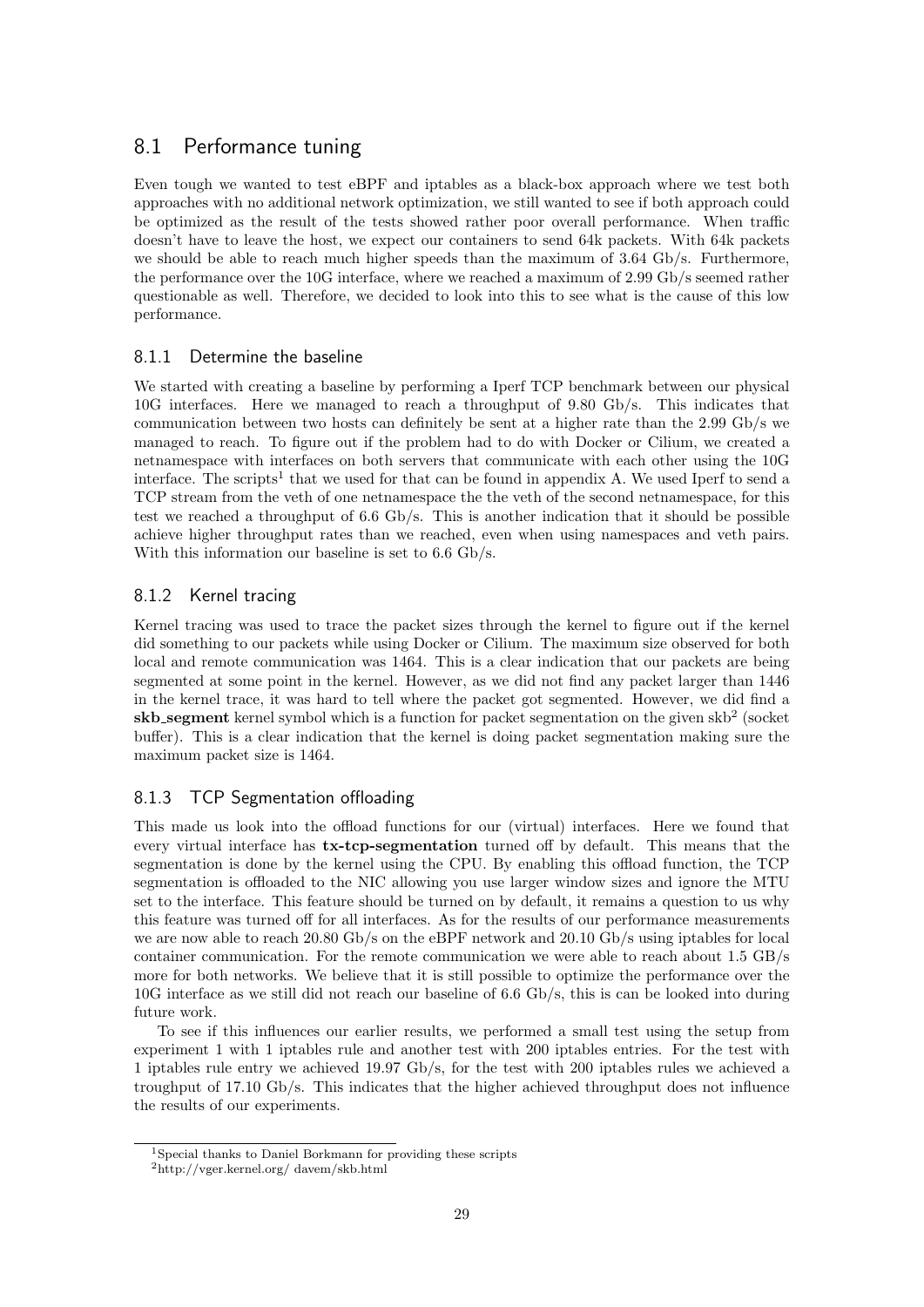## Conclusion & Future work

<span id="page-30-0"></span>During our literature study in chapter 2 till chapter 4, we show that there are different approaches and container network designs to choose from. Which approach to take is dependent on the needs and complexity of the infrastructure. Furthermore, we give an introduction to eBPF based container networking as of how it is currently being used in Cilium. We end the background by showing the approach of traffic policy enforcement for a classic container network and for the eBPF network. We have seen that Cilium takes traffic policy enforcements one step further by introducing layer 7 policies which allow you to create more fine-grained traffic policies. This means that Cilium completely eliminates the need of iptables rules to enforce restrictions between containers.

eBPF seems to be a promising addition to container networking. In this research we show that Cilium's implementation of an eBPF container network can overcome the scalability concerns that arise with using iptables as traffic policy mechanism in container networks. Furthermore, we give a clear indication of the performance and traffic policies impact on the throughput of the eBPF network. The results of the experiments show us that Cilium's eBPF network is not affected by the number or complexity of traffic policies.

In the case of local container communication we reach better performance in every situation with the eBPF network compared to the classic container network. In the case of remote container communication, the eBPF network reaches a lower throughput than classic container network. However, in this situation there is a turning point at 200 traffic policy entries. After this point the eBPF network starts to show better performance. Therefore, we believe that eBPF networks scales better in microservices architectures than the classic container network as the number of traffic policies does not affect the eBPF network performance.

### <span id="page-30-1"></span>9.1 Future work

Through out the project we have performed a performance comparison between Cilium's eBPF network and Docker using the most classic form of container networking using Linux bridges and iptables. The results clearly indicates the differences between both networks. However, it is not always completely clear what causes this differences in throughput and latency. Therefore, it would be interesting to research such open issues to get a better understanding of what influence the performance and how to increase the performance, possible with the aid of kernel tracing.

Another interesting topic could be to extend this research by performing network performance tests using different container network methods like Macvlan or other packet filters.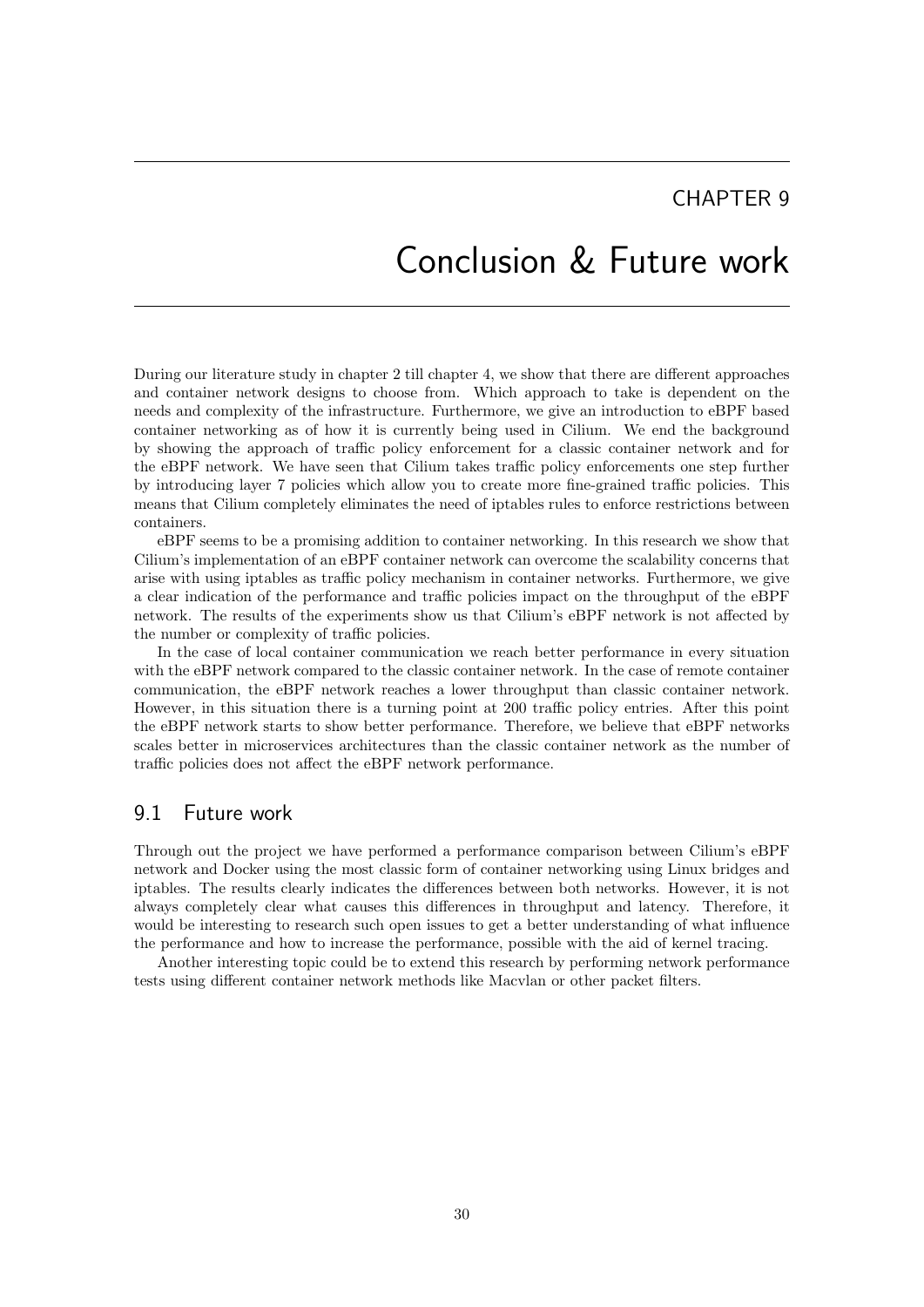# Acknowledgements

<span id="page-31-0"></span>I would like to thank the supervisors P. Grosso and L. Makowski for their constant feedback, guidance and input throughout the research project. In addition, I would like to thank T. Graf for the introduction to Cilium networking and lastly, D. Borkmann and A. Martins for the guidance with debugging Cilium.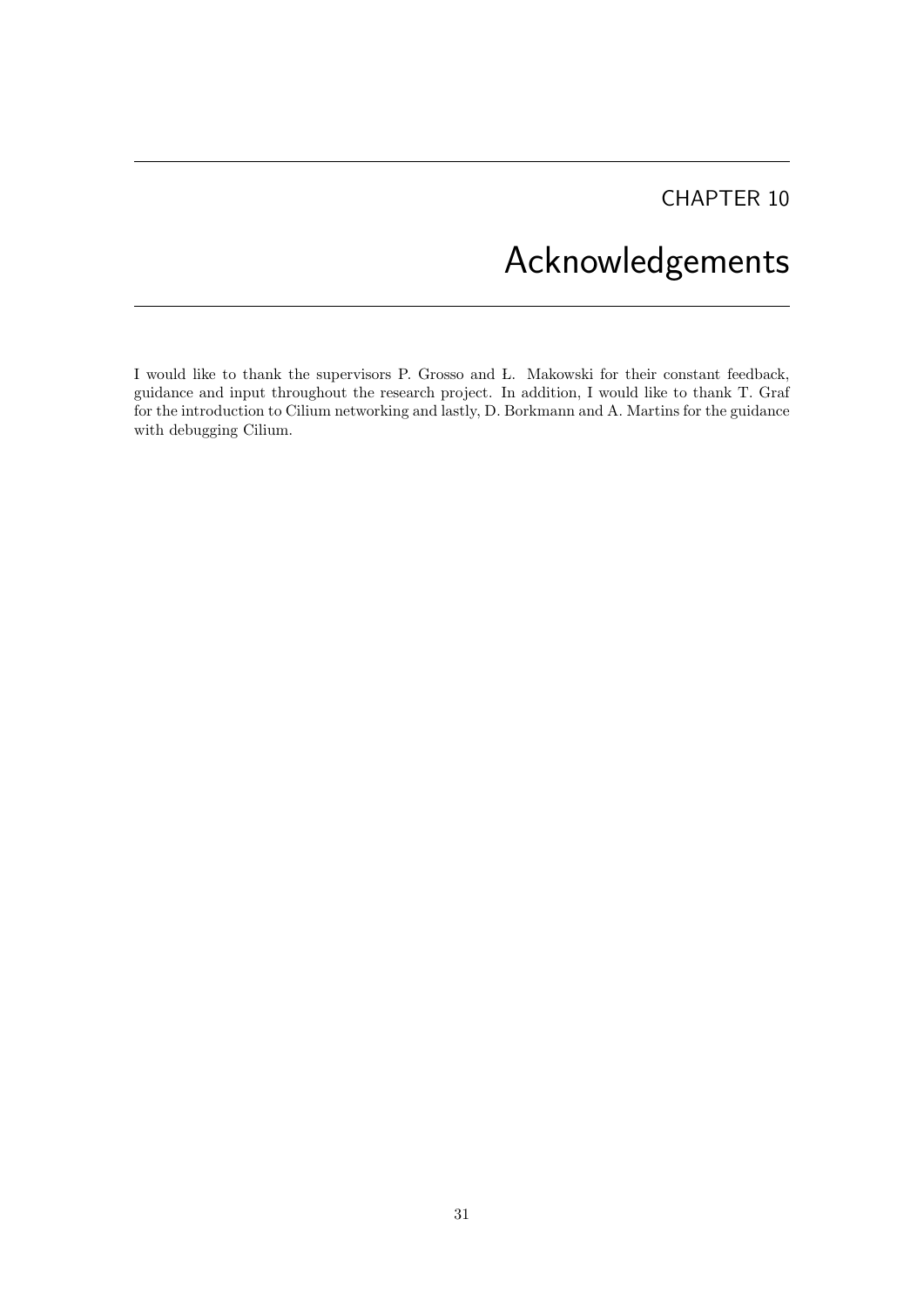# Bibliography

- <span id="page-32-0"></span>[1] J. Stubbs, W. Moreira, and R. Dooley. Distributed systems of microservices using docker and serfnode. In 2015 7th International Workshop on Science Gateways, pages 34–39, June 2015.
- <span id="page-32-1"></span>[2] Dirk Merkel. Docker: lightweight linux containers for consistent development and deployment. Linux Journal, 2014(239):2, 2014.
- <span id="page-32-2"></span>[3] Eric W. Biederman. Multiple instances of the global linux namespaces. 2006.
- <span id="page-32-3"></span>[4] Patrick Bellasi, Giuseppe Massari, and William Fornaciari. Effective runtime resource management using linux control groups with the barbequertrm framework. ACM Transactions on Embedded Computing Systems (TECS), 14(2):39, 2015.
- <span id="page-32-4"></span>[5] LXC authors. LinuX Containers. <https://linuxcontainers.org/>.
- <span id="page-32-5"></span>[6] Mark Church. Docker Reference Architecture: Designing Scalable, Portable Docker Container Networks. [https://success.docker.com/Architecture/Docker\\_Reference\\_](https://success.docker.com/Architecture/Docker_Reference_Architecture%3A_Designing_Scalable%2C_Portable_Docker_Container_Networks) [Architecture%3A\\_Designing\\_Scalable%2C\\_Portable\\_Docker\\_Container\\_Networks](https://success.docker.com/Architecture/Docker_Reference_Architecture%3A_Designing_Scalable%2C_Portable_Docker_Container_Networks), 2017. Visited on: 06-06-2017.
- <span id="page-32-6"></span>[7] Docker. Understand container communication. [https://docs.docker.com/](https://docs.docker.com/engine/userguide/networking/default_network/container-communication/#container-communication-between-hosts) [engine/userguide/networking/default\\_network/container-communication/](https://docs.docker.com/engine/userguide/networking/default_network/container-communication/#container-communication-between-hosts) [#container-communication-between-hosts](https://docs.docker.com/engine/userguide/networking/default_network/container-communication/#container-communication-between-hosts).
- <span id="page-32-7"></span>[8] Cilium Authors. Architecture Guide Policy enforcement. [https://cilium.readthedocs.](https://cilium.readthedocs.io/en/latest/architecture) [io/en/latest/architecture](https://cilium.readthedocs.io/en/latest/architecture). Visited on: 06-06-2017.
- <span id="page-32-8"></span>[9] The berkeley packet filter. [https://www.kernel.org/doc/Documentation/networking/](https://www.kernel.org/doc/Documentation/networking/filter.txt) [filter.txt](https://www.kernel.org/doc/Documentation/networking/filter.txt).
- <span id="page-32-9"></span>[10] Cilium: Networking and security for containers with bpf and xdp. [https://opensource.](https://opensource.googleblog.com/2016/11/cilium-networking-and-security.html) [googleblog.com/2016/11/cilium-networking-and-security.html](https://opensource.googleblog.com/2016/11/cilium-networking-and-security.html), 2016.
- <span id="page-32-10"></span>[11] R. Morabito, J. Kjällman, and M. Komu. Hypervisors vs. lightweight virtualization: A performance comparison. In 2015 IEEE International Conference on Cloud Engineering, pages 386–393, March 2015.
- <span id="page-32-11"></span>[12] Wes Felter, Alexandre Ferreira, Ram Rajamony, and Juan Rubio. An updated performance comparison of virtual machines and linux containers. In Performance Analysis of Systems and Software (ISPASS), 2015 IEEE International Symposium on, pages 171–172. IEEE, 2015.
- <span id="page-32-12"></span>[13] Cristian Ruiz, Emmanuel Jeanvoine, and Lucas Nussbaum. Performance Evaluation of Containers for HPC, pages 813–824. Springer International Publishing, Cham, 2015.
- <span id="page-32-13"></span>[14] M. Amaral, J. Polo, D. Carrera, I. Mohomed, M. Unuvar, and M. Steinder. Performance evaluation of microservices architectures using containers. In 2015 IEEE 14th International Symposium on Network Computing and Applications, pages 27–34, Sept 2015.
- <span id="page-32-14"></span>[15] Daniel Hoffman, Durga Prabhakar, and Paul Strooper. Testing iptables. In Proceedings of the 2003 Conference of the Centre for Advanced Studies on Collaborative Research, CASCON '03, pages 80–91. IBM Press, 2003.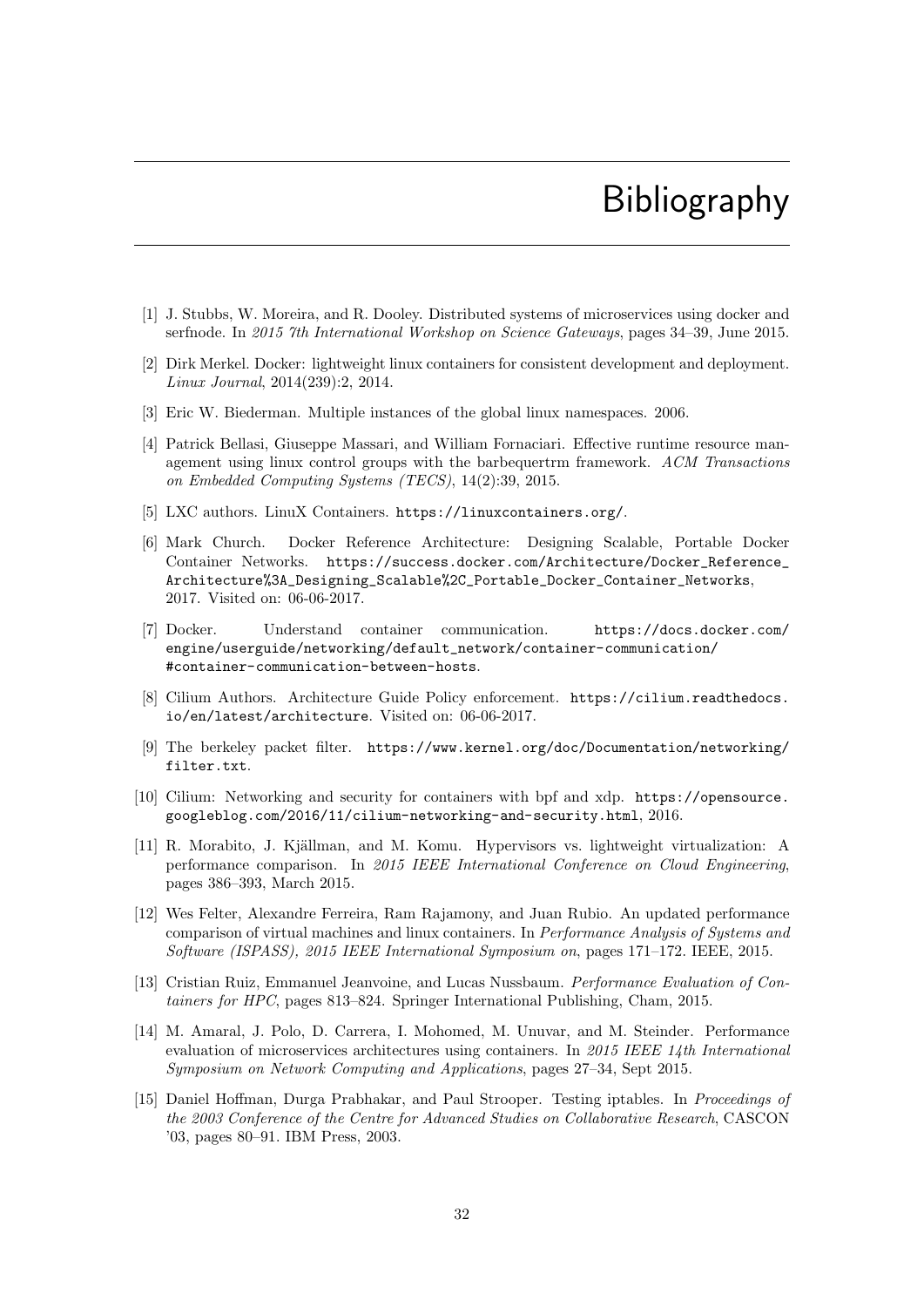- <span id="page-33-0"></span>[16] Daniel Hartmeier. Design and performance of the openbsd stateful packet filter (pf). In Proceedings of the FREENIX Track: 2002 USENIX Annual Technical Conference, pages 171–180, Berkeley, CA, USA, 2002. USENIX Association.
- <span id="page-33-1"></span>[17] S. McCanne and V. Jacobson. The BSD Packet Filter: A New Architecture for User-level Packet Capture. <http://www.tcpdump.org/papers/bpf-usenix93.pdf>, December 1992. Visited on: 07-06-2017.
- <span id="page-33-2"></span>[18] S. Jouet, R. Cziva, and D. P. Pezaros. Arbitrary packet matching in openflow. In 2015 IEEE 16th International Conference on High Performance Switching and Routing (HPSR), pages 1–6, July 2015.
- <span id="page-33-3"></span>[19] Harmeet Sahni. The Tale of Two Container Networking Standards: CNM v. CNI. [http:](http://www.nuagenetworks.net/blog/container-networking-standards/) [//www.nuagenetworks.net/blog/container-networking-standards/](http://www.nuagenetworks.net/blog/container-networking-standards/).
- <span id="page-33-4"></span>[20] Docker inc. Container Network Model. [https://github.com/docker/libnetwork/blob/](https://github.com/docker/libnetwork/blob/master/docs/design.md) [master/docs/design.md](https://github.com/docker/libnetwork/blob/master/docs/design.md).
- <span id="page-33-5"></span>[21] Cloud Native Computing Foundation. the Container Network Interface. [https://github.](https://github.com/containernetworking/cni) [com/containernetworking/cni](https://github.com/containernetworking/cni).
- <span id="page-33-6"></span>[22] Mark Church. Docker Container networking Model. [https://success.docker.](https://success.docker.com/Architecture/Docker_Reference_Architecture%3A_Designing_Scalable%2C_Portable_Docker_Container_Networks#The_Container_Networking_Model) [com/Architecture/Docker\\_Reference\\_Architecture%3A\\_Designing\\_Scalable%2C\\_](https://success.docker.com/Architecture/Docker_Reference_Architecture%3A_Designing_Scalable%2C_Portable_Docker_Container_Networks#The_Container_Networking_Model) [Portable\\_Docker\\_Container\\_Networks#The\\_Container\\_Networking\\_Model](https://success.docker.com/Architecture/Docker_Reference_Architecture%3A_Designing_Scalable%2C_Portable_Docker_Container_Networks#The_Container_Networking_Model).
- <span id="page-33-7"></span>[23] Docker inc. Libnetwork. <https://github.com/docker/libnetwork>.
- <span id="page-33-8"></span>[24] B. Dykes D. McPherson. VLAN Aggregation for Efficient IP Address Allocation. [http:](http://www.faqs.org/rfcs/rfc3069.html) [//www.faqs.org/rfcs/rfc3069.html](http://www.faqs.org/rfcs/rfc3069.html).
- <span id="page-33-9"></span>[25] The Linux Foundation. CNCF Hosts Container Networking Interface (CNI). [https://www.](https://www.cncf.io/blog/2017/05/23/cncf-hosts-container-networking-interface-cni/) [cncf.io/blog/2017/05/23/cncf-hosts-container-networking-interface-cni/](https://www.cncf.io/blog/2017/05/23/cncf-hosts-container-networking-interface-cni/).
- <span id="page-33-10"></span>[26] Lee Calcote. The Container Networking Landscape: CNI from CoreOS and CNM from Docker. [https://thenewstack.io/](https://thenewstack.io/container-networking-landscape-cni-coreos-cnm-docker/) [container-networking-landscape-cni-coreos-cnm-docker/](https://thenewstack.io/container-networking-landscape-cni-coreos-cnm-docker/).
- <span id="page-33-11"></span>[27] T. Sridhar M. Bursell L. Kreeger P. Agarwal K. Duda D. Dutt M. Mahalingam C. Wright, M. Bursel. Virtual eXtensible Local Area Network (VXLAN): A Framework for Overlaying Virtualized Layer 2 Networks over Layer 3 Networks. [https://tools.ietf.org/html/](https://tools.ietf.org/html/rfc7348) [rfc7348](https://tools.ietf.org/html/rfc7348).
- <span id="page-33-12"></span>[28] Andrew Begel, Steven McCanne, and Susan L Graham. Bpf+: Exploiting global dataflow optimization in a generalized packet filter architecture. In ACM SIGCOMM Computer Communication Review, volume 29, pages 123–134. ACM, 1999.
- <span id="page-33-13"></span>[29] IOVisor community. BPF-based Linux IO analysis, networking, monitoring. [https:](https://github.com/iovisor/bcc) [//github.com/iovisor/bcc](https://github.com/iovisor/bcc).
- <span id="page-33-14"></span>[30] C. Partridge, A. C. Snoeren, W. T. Strayer, B. Schwartz, M. Condell, and I. Castineyra. Fire: flexible intra-as routing environment. IEEE Journal on Selected Areas in Communications, 19(3):410–425, Mar 2001.
- <span id="page-33-15"></span>[31] Martin Roesch. Snort - lightweight intrusion detection for networks. In Proceedings of the 13th USENIX Conference on System Administration, LISA '99, pages 229–238, Berkeley, CA, USA, 1999. USENIX Association.
- <span id="page-33-16"></span>[32] Cilium Authors. Architecture Guide. [https://cilium.readthedocs.io/en/latest/](https://cilium.readthedocs.io/en/latest/architecture/) [architecture/](https://cilium.readthedocs.io/en/latest/architecture/).
- <span id="page-33-17"></span>[33] Cilium. Linux Native, HTTP Aware Networking and Security for Containers. [https://](https://github.com/cilium/cilium) [github.com/cilium/cilium](https://github.com/cilium/cilium).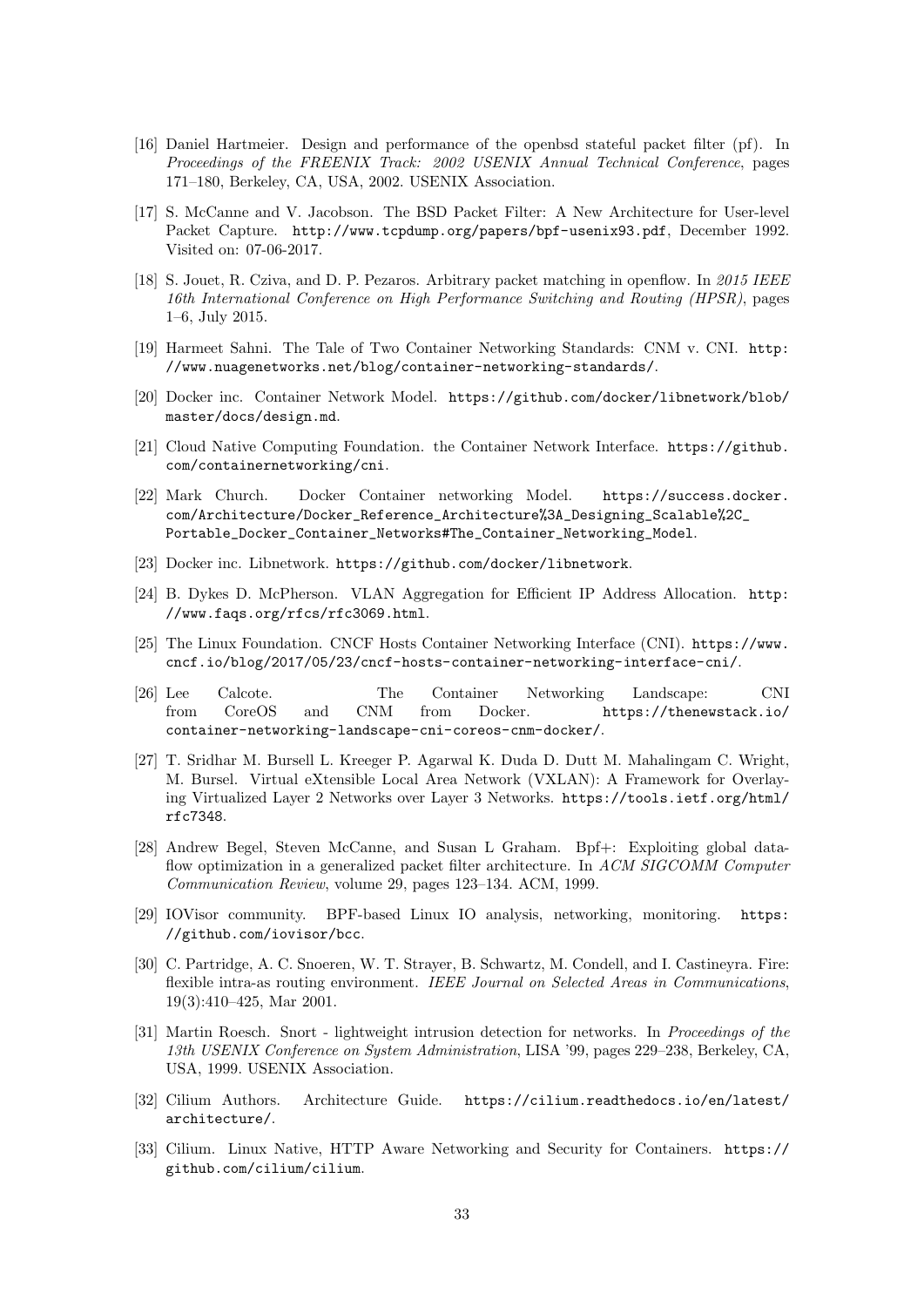- <span id="page-34-0"></span>[34] Cilium Authors. Architecture guide - Labels. [http://docs.cilium.io/en/latest/](http://docs.cilium.io/en/latest/architecture/#labels) [architecture/#labels](http://docs.cilium.io/en/latest/architecture/#labels).
- <span id="page-34-1"></span>[35] HashiCorp. Consul. <https://www.consul.io/>.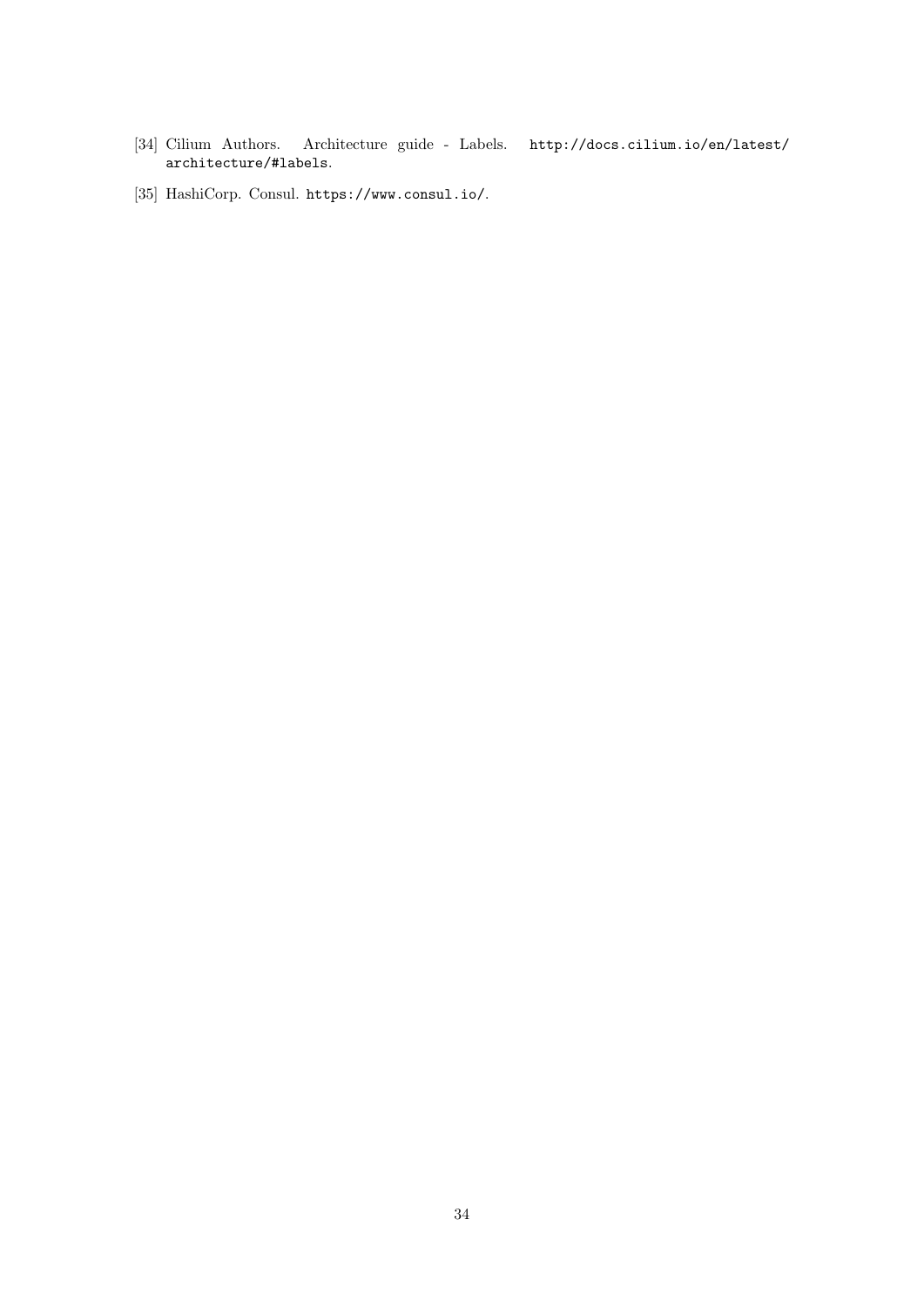## APPENDIX A

## Netnamespace scripts

<span id="page-35-0"></span> $\#!/ \text{bin}/\text{sh}$ set −x  $LOCAL$   $IP = f00e$  ::1  $REMOTEIP=f00e::2$ IFACE=enp5s0  $ROUTE H0=f00e$ ::/64 CONT\_VETH= $f00d::3/64$ REM\_VETH=f00d::1  $HOST_VETH = f00d :: 4/64$ MACREMOTE=  $00:60:dd:47:ad:32$ killall ir q balance killall ir q balance killall NetworkManager killall NetworkManager  $syst1$  net . ipv4. ip\_forward=1  $syst1$  net . ipv $6$  . conf. default . forwarding=1  $systl$  net . ipv $6$  . conf. all . forwarding=1 ethtool −K \$IFACE gso on gro on tso off ip −6 a add \$LOCAL IP/96 dev \$IFACE 2> /dev/null i p −6 r add \$REMOTE IP/128 dev \$IFACE 2> / dev / n u l l ip netns del blue  $2$ > /dev/null ip netns add blue ip link del dev veth $0 \geq \sqrt{\frac{\text{dev}}{\text{null}}}$ ip link add veth0 type veth peer name veth1 ip link set veth1 netns blue ip link set mtu 1500 dev veth0 ip netns exec blue ip link set mtu 1500 dev veth1 ip netns exec blue ip link set up dev lo ip netns exec blue ip link set up dev veth1 ip netns exec blue ip −6 a add \$CONT\_VETH dev veth1 ip netns exec blue ip −6 r add \$ROUTEHO dev veth1 ip link set up dev veth0 ip −6 a add \$HOST\_VETH dev veth0 i p −6 r add \$REM VETH/128 dev \$IFACE ip −6 n replace \$REMOTE IP dev \$IFACE lladdr \$MAC REMOTE nud permanent ip −6 n replace \$REM\_VETH dev \$IFACE lladdr \$MACREMOTE nud permanent  $VMAC='cat / sys / class / net / veth0 / address'$ ip netns exec blue ip −6 n replace \$REMOTE IP dev veth1 lladdr \$VMAC nud permanent ip netns exec blue ip −6 n replace \$REM\_VETH dev veth1 lladdr \$VMAC nud permanent